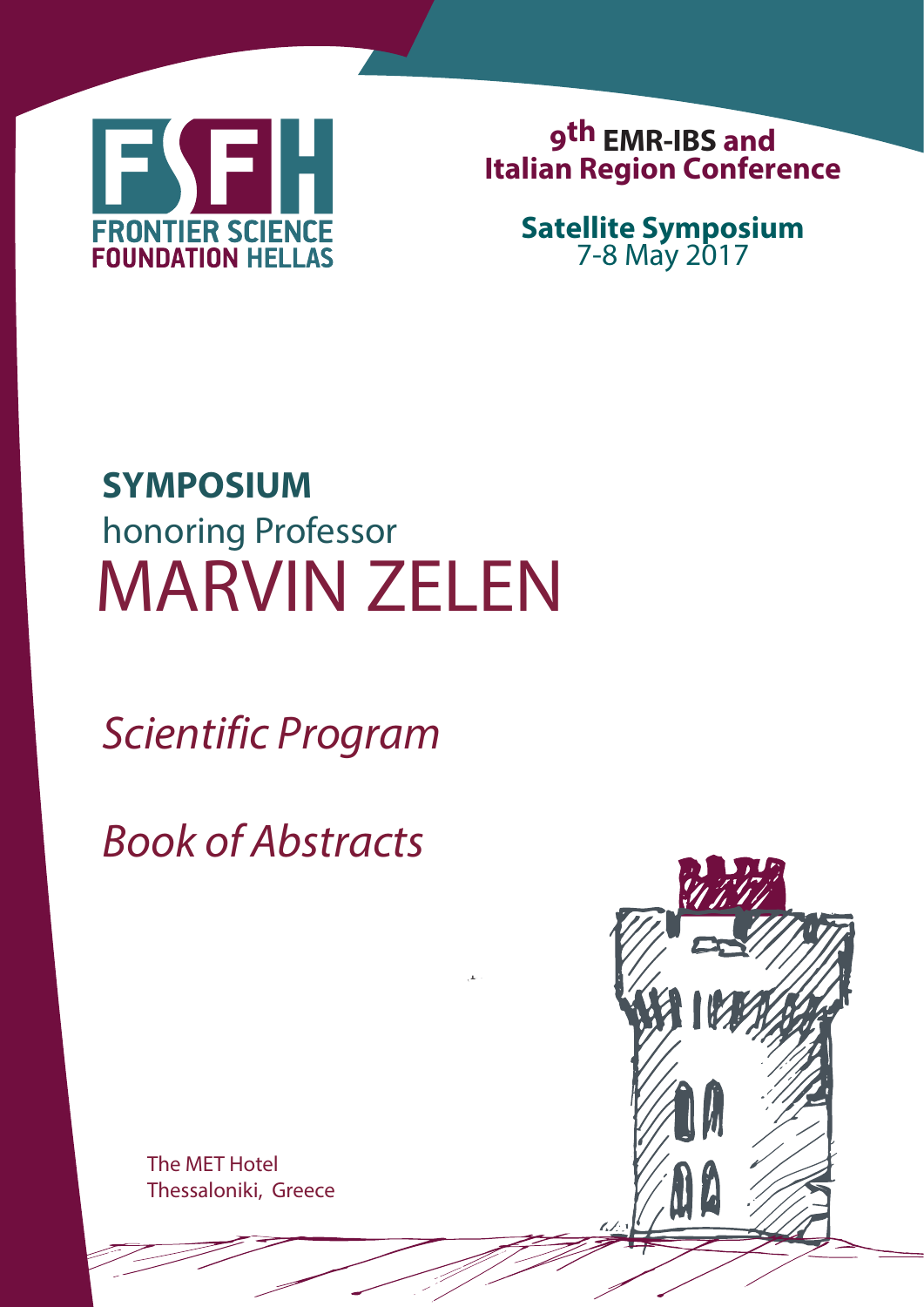# *Symposium Honoring Professor Marvin Zelen*



*7-8 May 2017 The MET Hotel Thessaloniki, Greece*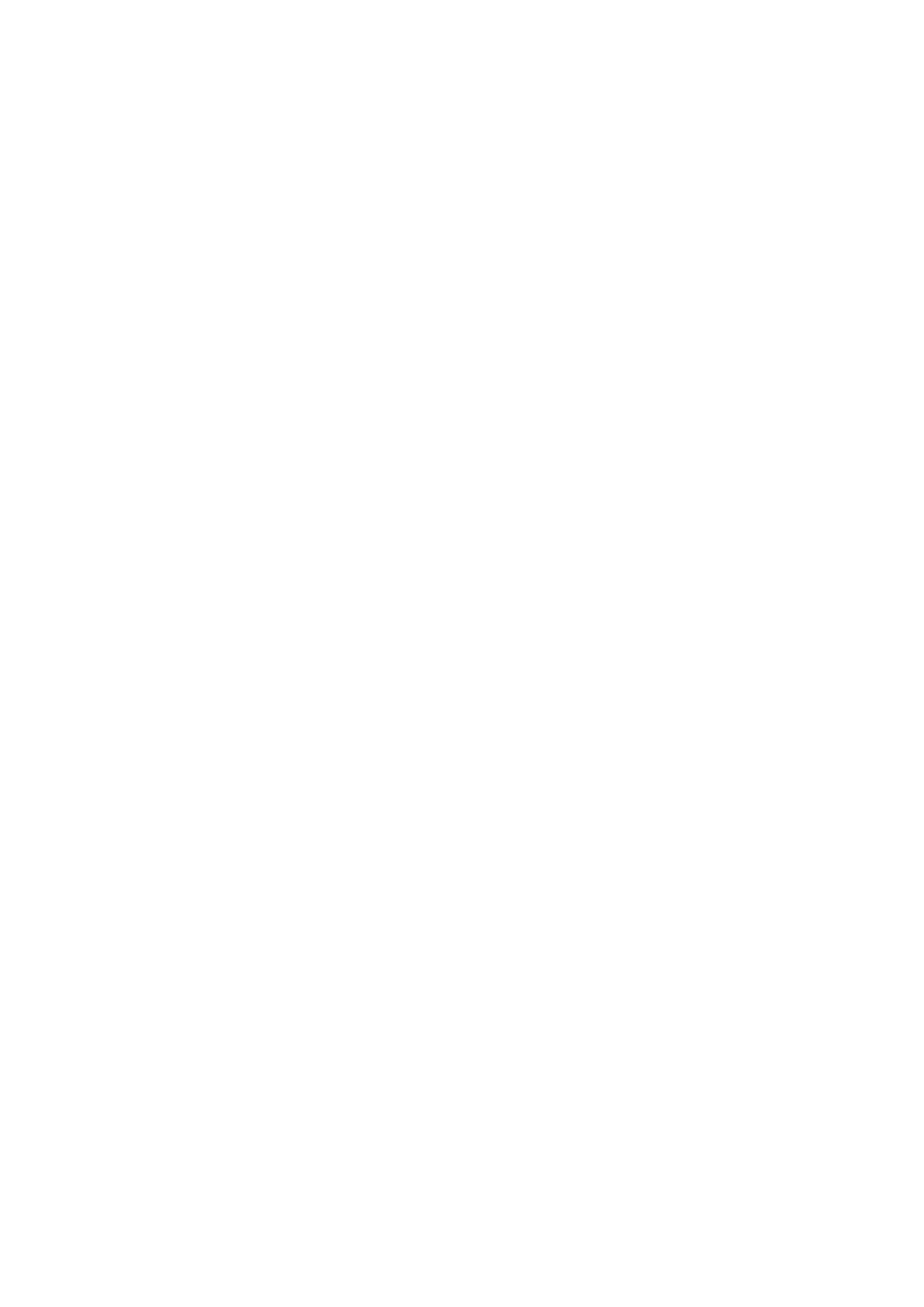#### *Dear participants,*

*On behalf of the organizing committee, I would like to welcome you to the two-day Symposium in honor of Professor Marvin Zelen.* 

*Marvin was a pioneer in the field of Biostatistics, Professor and exceptional member of the Harvard School of Public Health community, founder of FSTRF, but above all a mentor for scientists working in medical statistics and research.* 

*His impact will be lasting not only through his seminal original scientific contributions but also through his mentoring of some of the most influential and original biostatisticians of today, who follow his example in producing work with great impact on society and public health.*

*All of us who had the privilege of knowing Marvin will always work to further his legacy.* 

*This Symposium will celebrate his memory and unique contributions in science.*

*The current event is organized by Frontier Science Foundation-Hellas and co-sponsored by all Frontier offices. The Symposium is a satellite event of the 9th EMR-IBS and Italian Region Conference, which is also dedicated to Professor Zelen's legacy.*

*Thank you for joining us in honoring Marvin by celebrating Biostatistical Science.*

*Urania Dafni*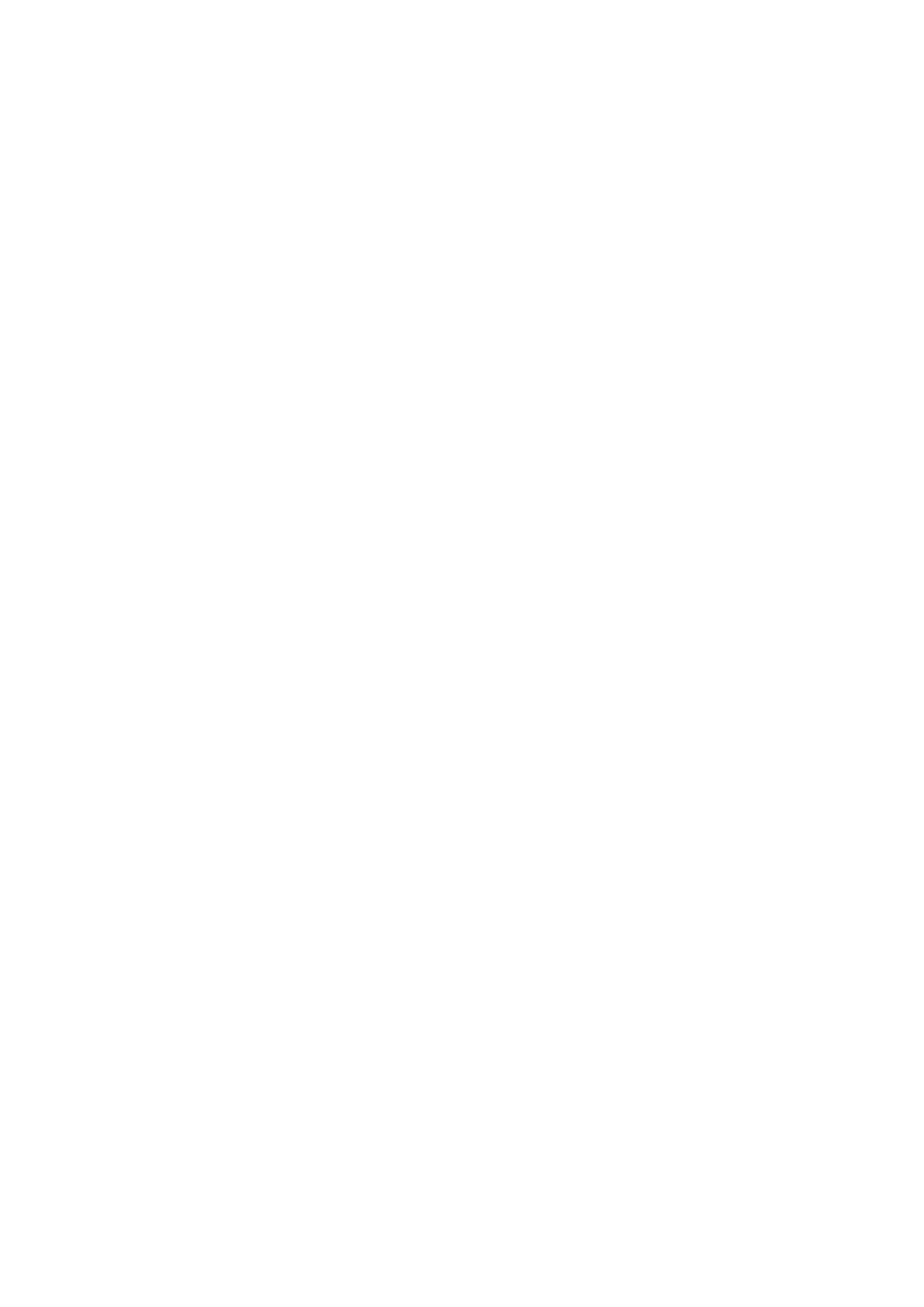### **Professor Marvin Zelen 1927-2014**

Marvin Zelen was known as a giant in the field of biostatistics, as well as a man of vision, generosity, and warmth who served as a mentor to two generations of researchers.

Prof. Zelen was Lemuel Shattuck Research Professor of Statistical Science, at Harvard School of Public Health (HSPH), chair of HSPH's Department of Biostatistics from 1981-1990, and at Dana-Farber in the 1970s he helped create (and chaired through 1999) the Department of Biostatistics and Computational Biology. In all cases he led the growth of these programs to worldwide prominence and impact.

He had earlier formed the Statistical Laboratory at the University of Buffalo, which was dedicated to overseeing and improving the statistical aspects of large, complex drug trials. ECOG would go on to become one of the largest programs in the world for testing various cancer treatments. Another of Prof. Zelen's achievements was his establishment, in 1975, of the Frontier Science and Technology Research Foundation, a nonprofit devoted to advancing the use of statistical science and practice and data management techniques in science, health care, and education. Prof. Zelen served as president, and his wife Thelma was and remains chief administrative officer and board secretary. Prof. Richard Gelber said, "Their partnership is a role model of working together, and Thelma has been a major force in the formation and administrative leadership of Frontier Science as its chief operating officer for almost 40 years".

Prof. Zelen was known for developing the statistical methods and study designs that are used in clinical cancer trials, in which experimental drugs are tested for toxicity, effectiveness, and proper dosage. He introduced measures to ensure that data from the trials is as free as possible of errors and biases—measures that are now standard practice. Prof. Zelen helped transform clinical trial research into a well-managed and statistically sophisticated branch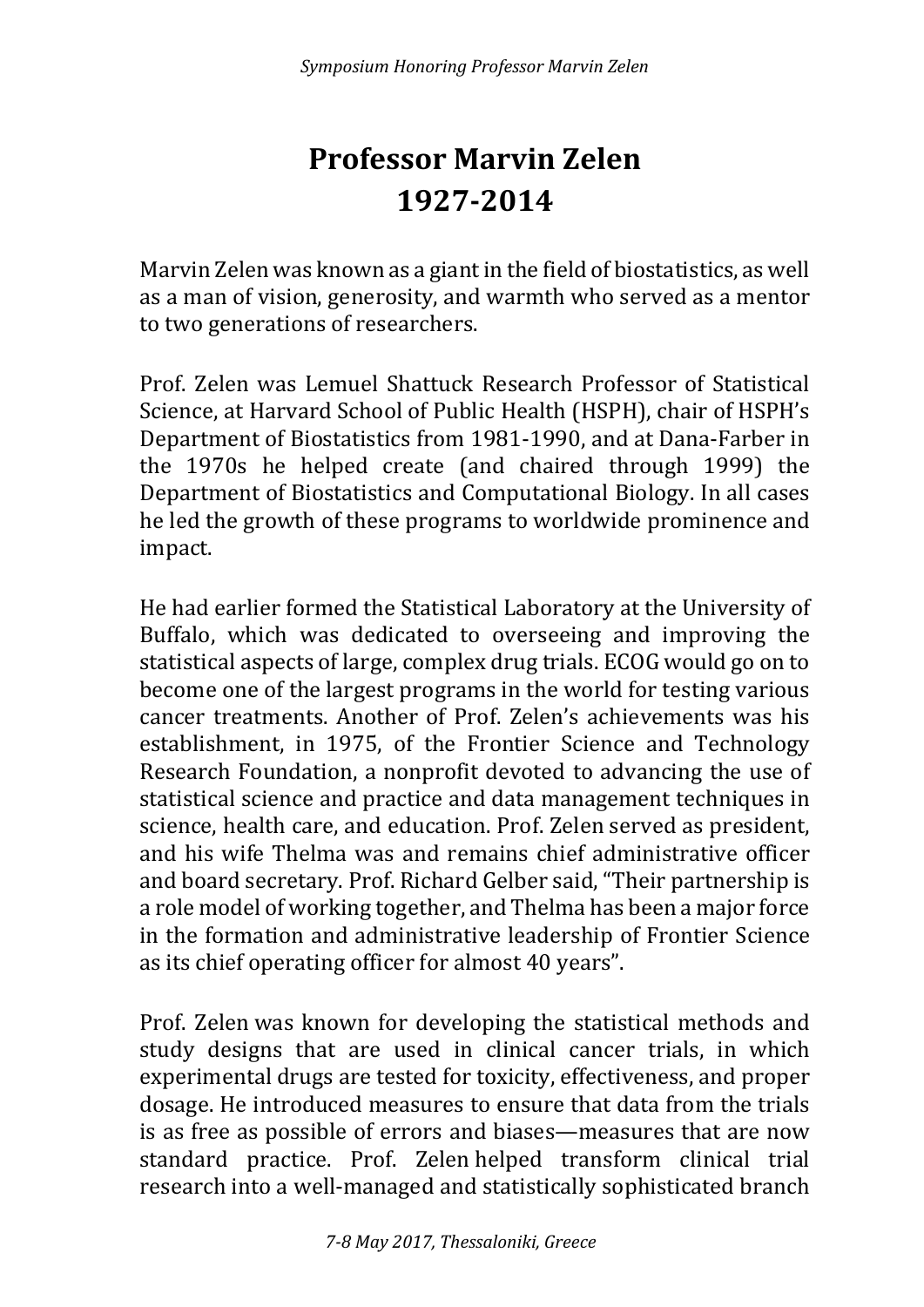of medical science, leading to significant medical advances such as improved treatments for several different forms of cancer. His research also focused on improved early detection of cancer; on modeling the progression of cancer and its response to treatment; and on using statistical models to help determine optimal screening strategies for various common cancers, especially breast cancer.

Throughout his long career, Prof. Zelen has been widely praised for his mentorship and generosity. His work has been recognized around the world through awards and other accolades. Noting just a few of them, in 1997, in honor of his 70th birthday, the School established the annual Marvin Zelen Leadership Award in Statistical Science, which has become one of the most prestigious honors in the field, meant to reflect Prof. Zelen's contributions to quantitative science and beyond. In 2009, Prof. Zelen was awarded the American Cancer Society's highest distinction—a Medal of Honor. A special issue of the journal *Lifetime Data Analysis* was dedicated to him in 2004. At least three symposia have been held around the world in his honor. He received an honorary doctoral degree from the University Victor Segalen in France, the Samuel S. Wilks Memorial Award—one of the most prestigious awards from the American Statistical Association—in 2006, and the Fisher Lecturer Award from the Committee of the Presidents of the Statistical Society (COPSS) in 2007 in recognition of his outstanding contributions to statistical science.

In short (quoting Prentice), Professor Marvin Zelen's work "did much to **define the biostatistical profession**".

Based on https://www.hsph.harvard.edu/news/features/in-memoriam-profmarvin-zelen-a-tremendous-force-in-biostatistics/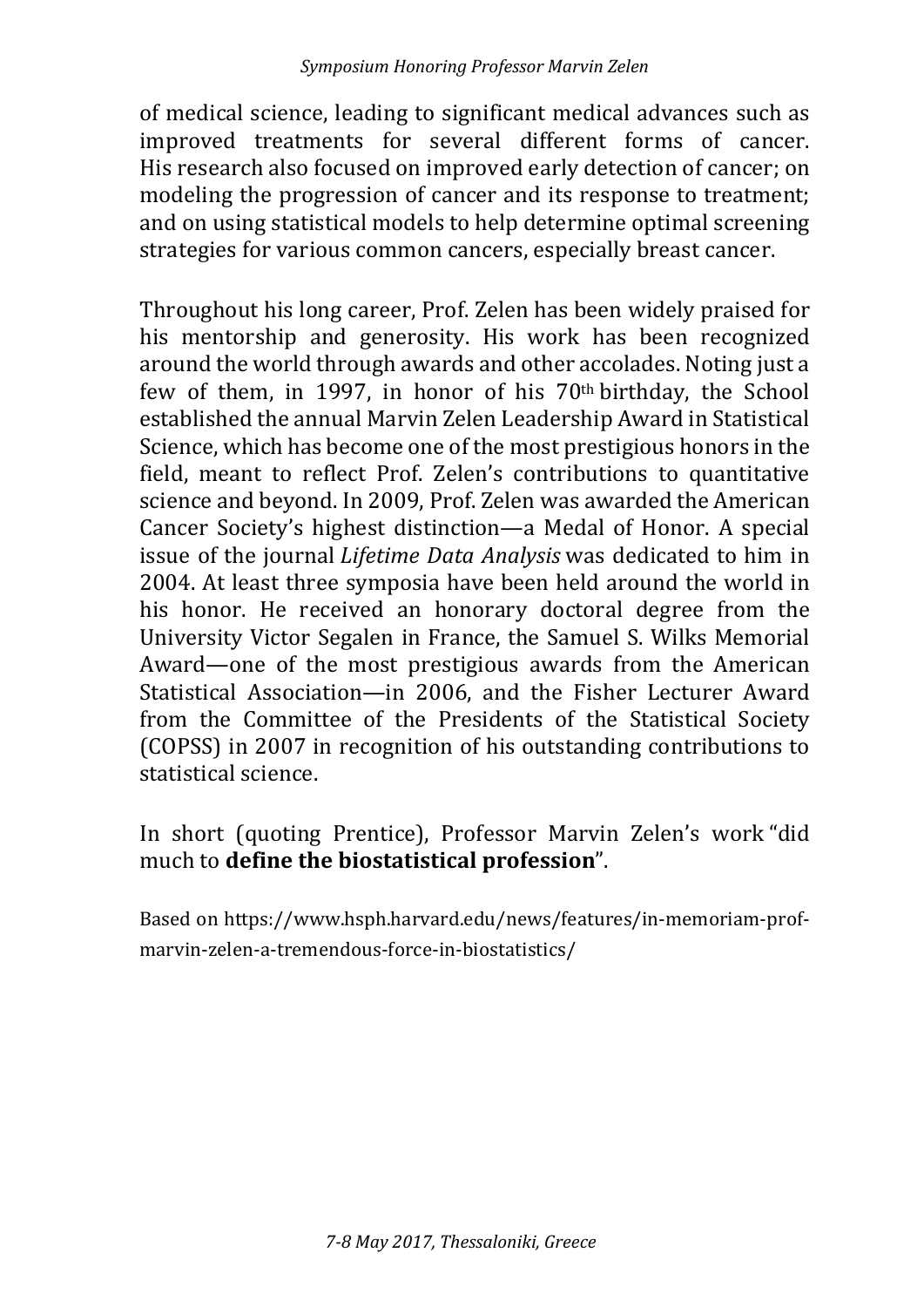### *Marvin and Thelma Zelen Assistant/Associate Professorship*



*The Marvin and Thelma Zelen Assistant/Associate Professorship was formally established to honor the enduring legacy of the Zelens and their countless contributions to the Department of Biostatistics, Harvard T.H. Chan School of Public Health.*

*Harvard requires we raise \$3* 

*million during the next 4 years to endow the Professorship; if we ultimately fall short, your gifts will be added to the Marvin Zelen Education and Statistical Leadership Award endowment, which funds the annual Zelen Leadership Award event and much-needed scholarships supporting the education of the next generation of biostatisticians.*

*We've received several large gifts to the professorship in the past year, but are still significantly short of our goal. We hope you will consider contributing to this fund.*

*[www.hsph.harvard.edu/give](http://www.hsph.harvard.edu/give)*

*Be sure to specify the fund to which you are contributing either in the pull-down menu or the "Comments/Other Designation" field.*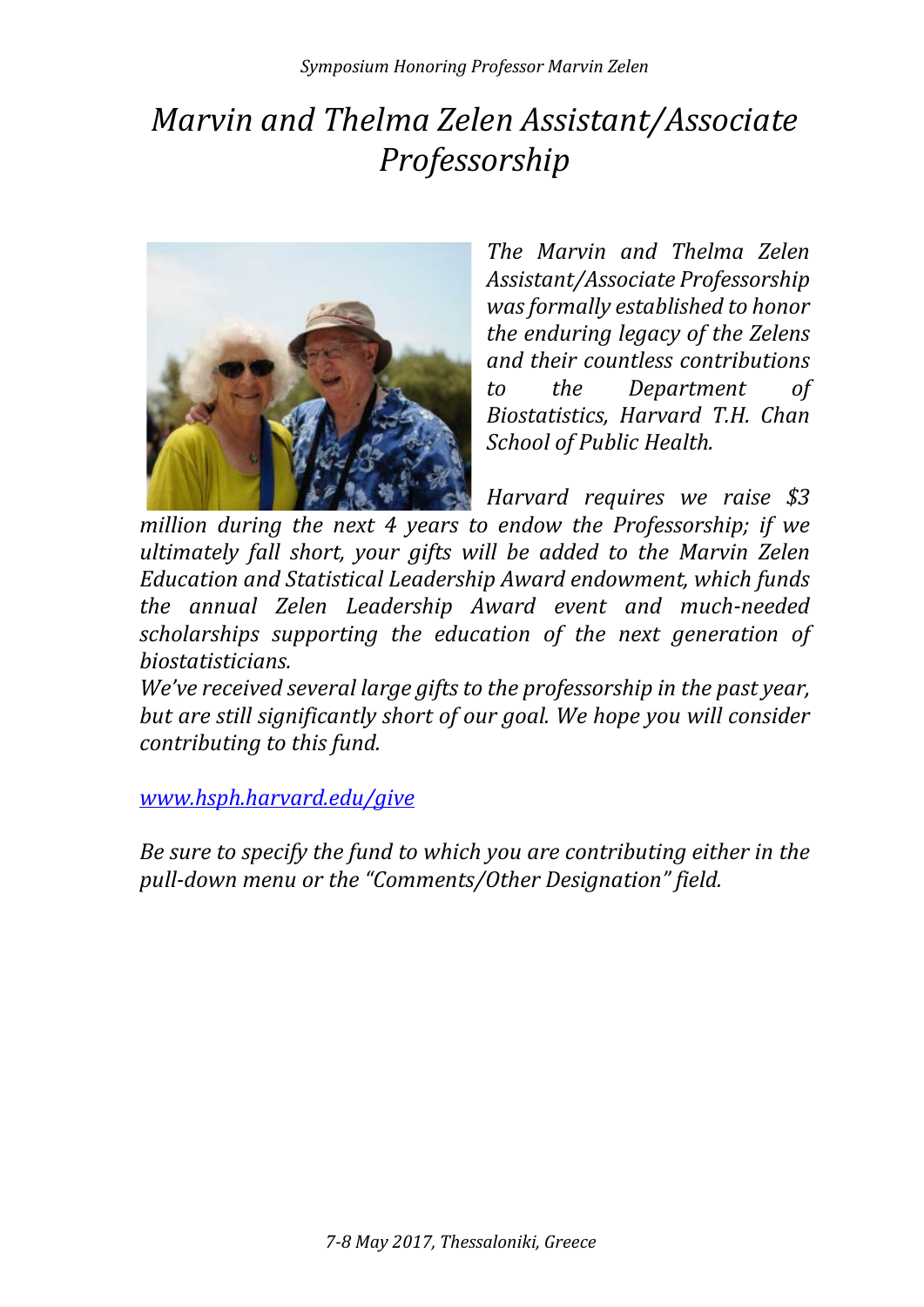### *Organizing Committee*

| Urania Dafni<br>$(Co-Chair)$    | National and<br>Kapodistrian<br>Professor,<br>University of Athens,<br>FSF-H Director, Athens, Greece |
|---------------------------------|-------------------------------------------------------------------------------------------------------|
| Dimitris Karlis<br>$(Co-Chair)$ | Professor, Athens University of Economics<br>and Business,<br>FSF-H BoD, Athens, Greece               |
| <i>Fergus Daly</i>              | Senior Statistician FSS, Kincraig, Scotland                                                           |
| <b>Terry Fenton</b>             | Principal Research Scientist, FSTRF, Boston,<br><b>USA</b>                                            |
| Shari Gelber                    | Senior Statistician, IBCSG, Dana Farber<br>Cancer Institute, Boston, USA                              |
| Larry Huffman                   | FSTRF and FSF-H BoD, Boston, USA                                                                      |
| Pat Huffman                     | Lagakos Family Member, Boston, USA                                                                    |
| Mira Marcus-Kalish              | Director, International Research Affairs, Tel<br>Aviv University Ramat Aviv, Tel Aviv, Israel         |
| Eleanor McFadden                | Managing Director FSS, Kincraig, Scotland,<br>Chairman of BoD, FSTRF, Boston, USA                     |
| <b>Greg Pavlov</b>              | CEO and President of FSTRF, Boston, USA                                                               |
| Sandy Zelen                     | Zelen Family Member, Boston, USA                                                                      |
| Thelma Zelen                    | Chief Administrative Officer, FSTRF BoD<br>Secretary, Boston, USA                                     |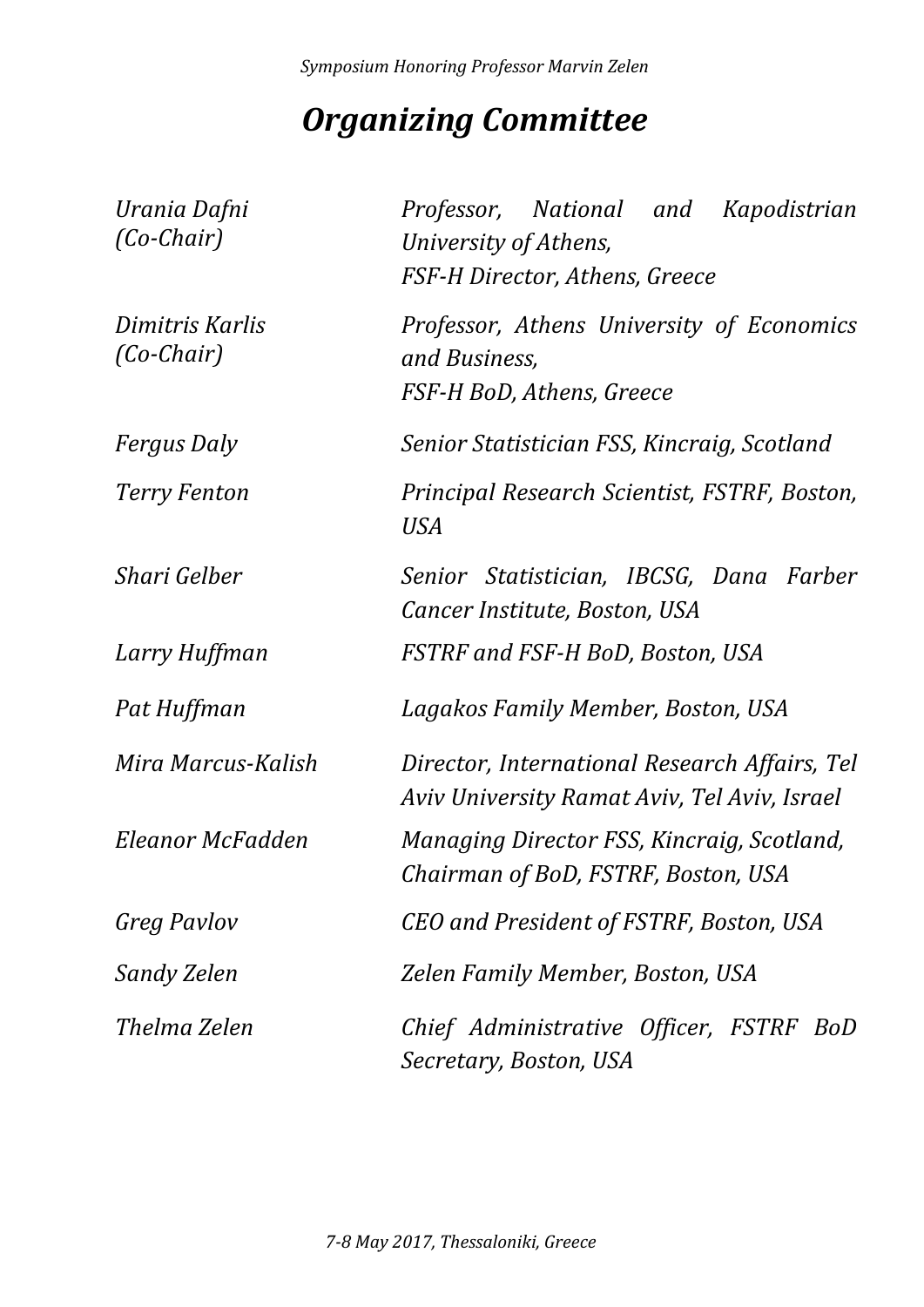### *Scientific Committee*

| Richard Gelber               | Harvard Medical School, Harvard T.H.                                                                         |
|------------------------------|--------------------------------------------------------------------------------------------------------------|
| $(Co-Chair)$                 | Chan School of Public Health, Dana-Farber<br>Institute, Frontier Science<br>Cancer<br><b>Foundation, USA</b> |
| Urania Dafni<br>$(Co-Chair)$ | National and Kapodistrian University of<br>Athens, Greece                                                    |
| Tianxi Cai                   | Harvard T.H. Chan School of Public Health,<br><b>USA</b>                                                     |
| Ori Davidov                  | University of Haifa, Israel                                                                                  |
| <b>David DeMets</b>          | University of Wisconsin-Madison, USA                                                                         |
| Laurence Freedman            | Gertner Institute for Epidemiology and<br><b>Health Policy Research, Israel</b>                              |
| <b>Constantine Gatsonis</b>  | Brown University, USA                                                                                        |
| Guadalupe Gómez              | Universitat Politecnica de Catalunya,<br>Spain                                                               |
| Dimitris Karlis              | Athens University of Economics<br>and<br><b>Business, Greece</b>                                             |
| KyungMann Kim                | University of Wisconsin-Madison, USA                                                                         |
| <i>Victor Kipnis</i>         | National Cancer Institute, USA                                                                               |
| <b>Sharon-Lise Normand</b>   | Harvard Medical School, Harvard T.H.<br>Chan School of Public Health, USA                                    |
| Anastasios (Butch) Tsiatis   | North Carolina State University, USA                                                                         |
| L. J. Wei                    | Harvard T.H. Chan School of Public Health,<br>USA                                                            |

*7-8 May 2017, Thessaloniki, Greece*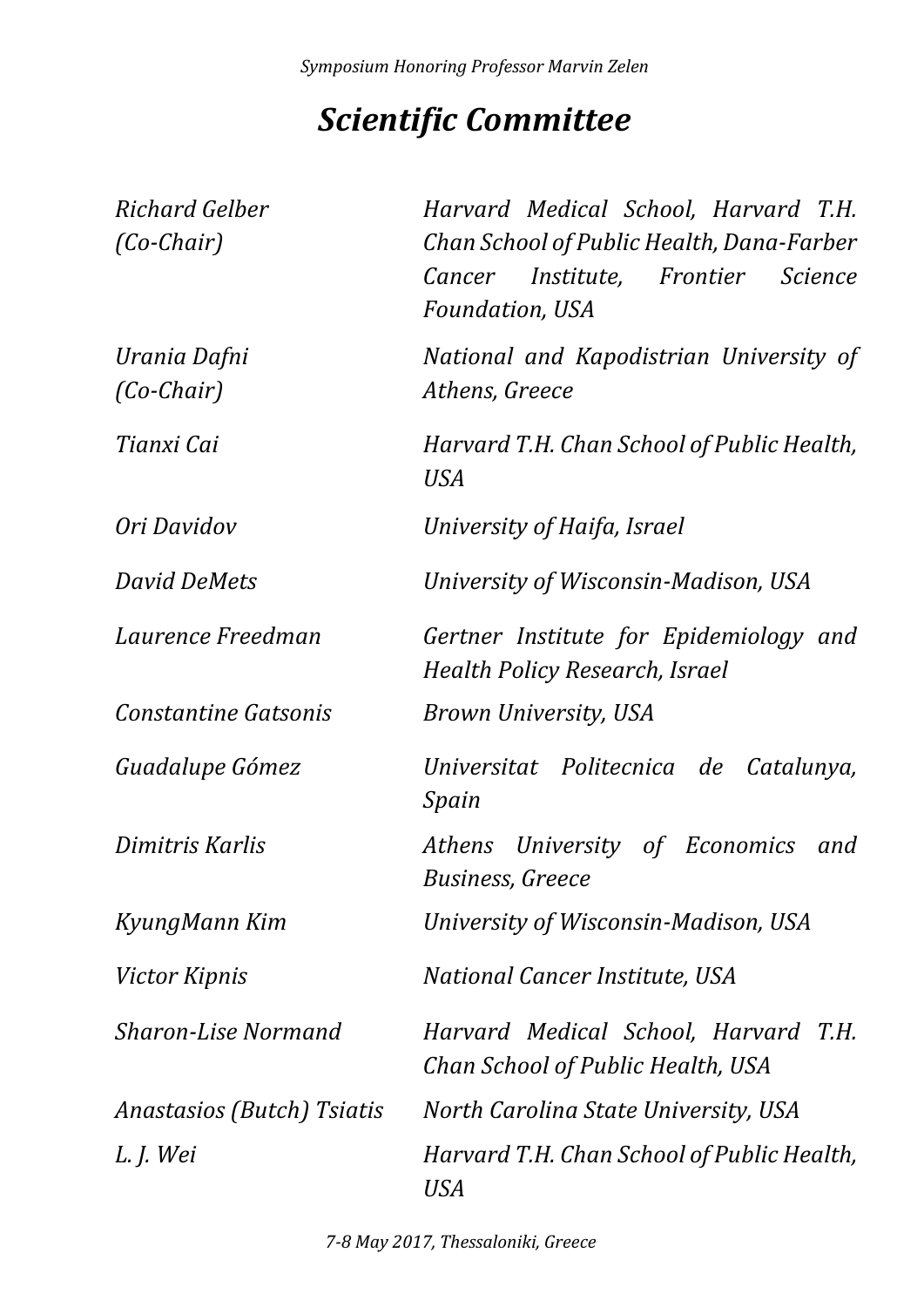### *Invited Speakers*

*Su-Chun Cheng, Department of Biostatistics, Harvard T.H. Chan School of Public Health, Dana-Farber Cancer Institute, USA*

*Ori Davidov, Department of Statistics, University of Haifa, Israel*

*Laurence Freedman, Gertner Institute for Epidemiology and Health Policy Research, Israel*

*Constantine Gatsonis, Department of Biostatistics and Center for Statistical Sciences, Brown University School of Public Health, USA*

*Richard Gelber, Harvard Medical School, Harvard T.H. Chan School of Public Health, Dana-Farber Cancer Institute, Frontier Science Foundation, USA*

*Guadalupe Gómez, Universitat Politècnica de Catalunya, Spain*

*Ping Hu, Biometry Research Group, National Cancer Institute, USA*

*Mette Kalager, Institute of Health and Society, University of Oslo, Norway*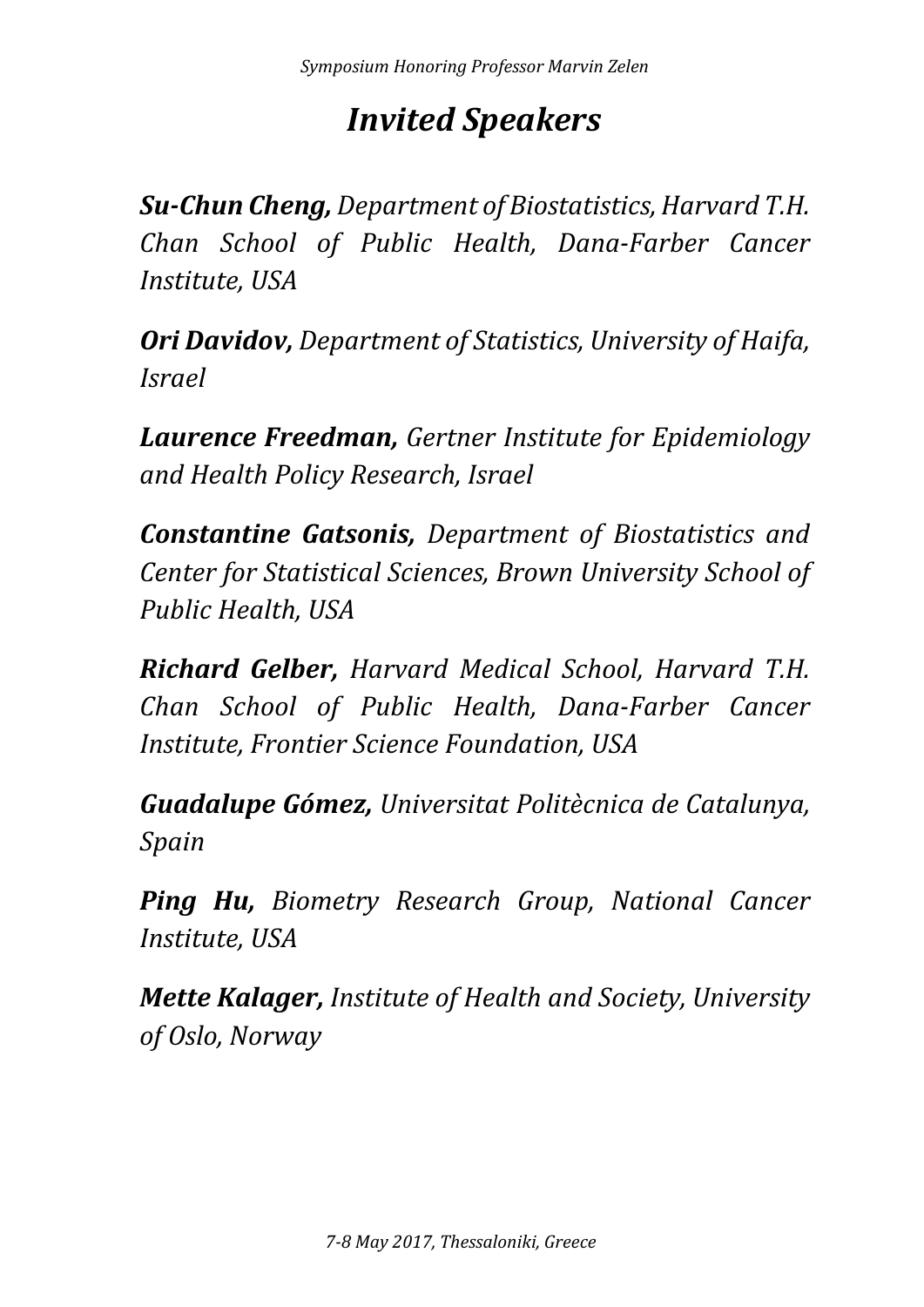### *Invited Speakers*

*KyungMann Kim, Department of Biostatistics & Medical Informatics, University of Wisconsin-Madison, USA*

*Victor Kipnis, Biometry, National Cancer Institute, USA*

*Nuala McGrath, University of Southampton, UK*

*Cyrus Mehta, Cytel Inc, USA*

*Sharon-Lise T. Normand, Department of Health Care Policy, Harvard Medical School, Department of Biostatistics, Harvard T.H. Chan School of Public Health, USA*

*Meredith Regan, Dana-Farber Cancer Institute, Harvard Medical School, USA*

*Louise Ryan, School of Mathematical and Physical Sciences, University of Technology Sydney, Australia*

*David Schoenfeld, Department of Biostatistics, Harvard T.H. Chan School of Public Health, USA*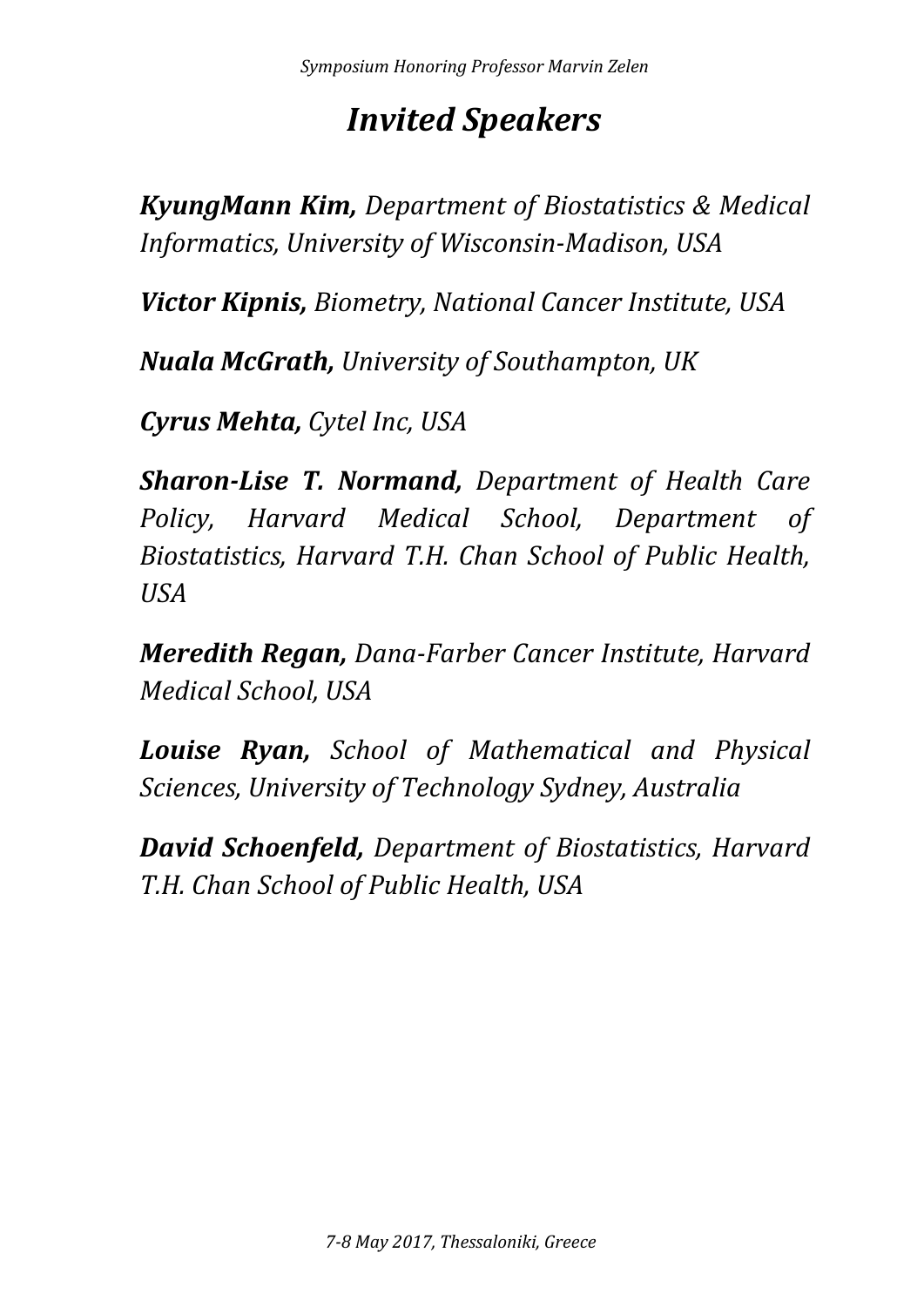| <b>Scientific Program</b>       |                                                                                                                                  |  |
|---------------------------------|----------------------------------------------------------------------------------------------------------------------------------|--|
| <b>First Day (Sunday 7 May)</b> |                                                                                                                                  |  |
| $13:00 - 13:30$                 | <b>Registration</b>                                                                                                              |  |
| $13:30 - 16:00$                 | <b>First Session</b><br><b>Chair: Dimitris Karlis</b>                                                                            |  |
| $13:30 - 14:00$                 | <b>Marvin's Legacy</b>                                                                                                           |  |
| $14:00 - 14:40$                 | <b>Richard Gelber</b><br>A STEPP Up for Subgroup Analysis                                                                        |  |
| 14:40-15:20                     | <b>Louise Ryan</b><br><b>Statistical Strategies for Big Data</b>                                                                 |  |
| 15:20-16:00                     | <b>Laurence Freedman</b><br>Standardization of Mortality Rates for Hospital<br>Performance                                       |  |
|                                 |                                                                                                                                  |  |
| 16:00 - 16:30 Coffee Break      |                                                                                                                                  |  |
| $16:30 - 18:30$                 | <b>Second Session</b><br><b>Chair: Mira Marcus-Kalish</b>                                                                        |  |
| $16:30 - 17:10$                 | <b>KyungMann Kim</b><br>Randomized Consent Design and the Hawthorne<br>Effect                                                    |  |
| $17:10 - 17:50$                 | <b>Victor Kipnis</b><br>New Insights into the Effect of Covariate<br><b>Measurement Error in Mixed Models</b>                    |  |
| 17:50-18:30                     | <b>Ori Davidov</b><br>Testing for Inequality Constraints in Singular<br>Models by Trimming or Winsorizing the Variance<br>Matrix |  |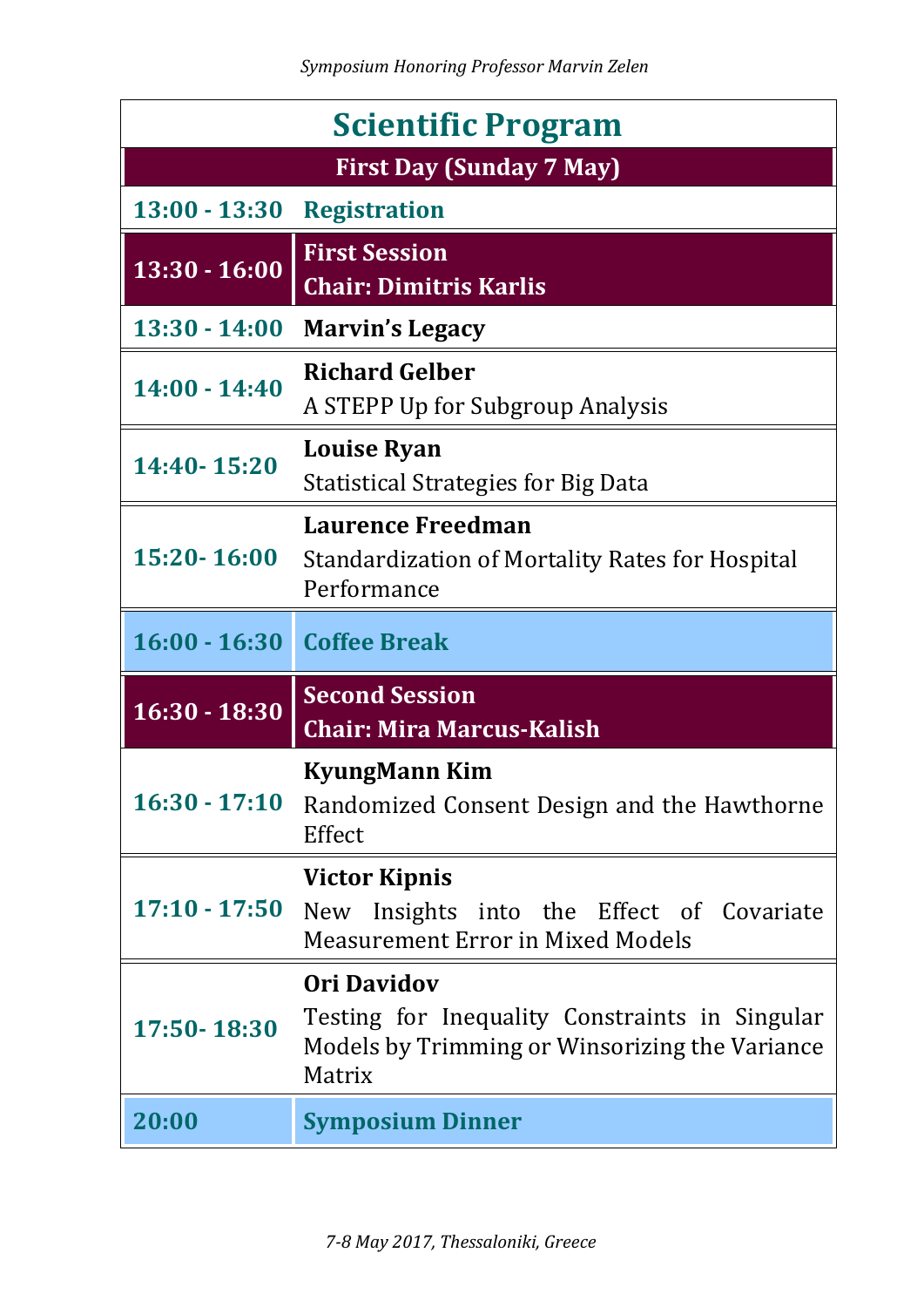| <b>Scientific Program</b>        |                                                                                                                                            |  |
|----------------------------------|--------------------------------------------------------------------------------------------------------------------------------------------|--|
| <b>Second Day (Monday 8 May)</b> |                                                                                                                                            |  |
| $09:00 - 11:30$                  | <b>First Session</b><br><b>Chair: Urania Dafni</b>                                                                                         |  |
| $09:00 - 09:30$                  | <b>Thelma Zelen &amp; Zelen Family</b>                                                                                                     |  |
| $09:30 - 10:10$                  | <b>Guadalupe Gómez</b><br>Sample Size Considerations for Composite<br>Endpoints                                                            |  |
|                                  | <b>Sharon-Lise T. Normand</b>                                                                                                              |  |
| $10:10 - 10:50$                  | Statistical Approaches to Quantifying Quality and<br>Disparities in Mental Health Care                                                     |  |
|                                  | <b>Meredith Regan</b>                                                                                                                      |  |
| $10:50 - 11:30$                  | Estimating Benefit of Adjuvant Endocrine<br>Therapy for Early Breast Cancer Patients                                                       |  |
|                                  |                                                                                                                                            |  |
|                                  | 11:30 - 12:00 Coffee Break                                                                                                                 |  |
| $12:00 - 14:00$                  | <b>Second Session</b><br><b>Chair: KyungMann Kim</b>                                                                                       |  |
|                                  | <b>Ping Hu &amp; Su-Chun Cheng</b>                                                                                                         |  |
| $12:00 - 12:40$                  | Planning Clinical Trials to Evaluate Cancer<br><b>Screening Programmes</b>                                                                 |  |
|                                  | <b>Mette Kalager</b>                                                                                                                       |  |
| $12:40 - 13:20$                  | Mammography Screening in the Era of Modern<br>Treatment                                                                                    |  |
|                                  | Nuala McGrath                                                                                                                              |  |
| $13:20 - 14:00$                  | A Randomized Controlled Trial of the Uthando<br>Lwethu ("Our love") Intervention to Increase<br>Couples' HIV Testing in Rural South Africa |  |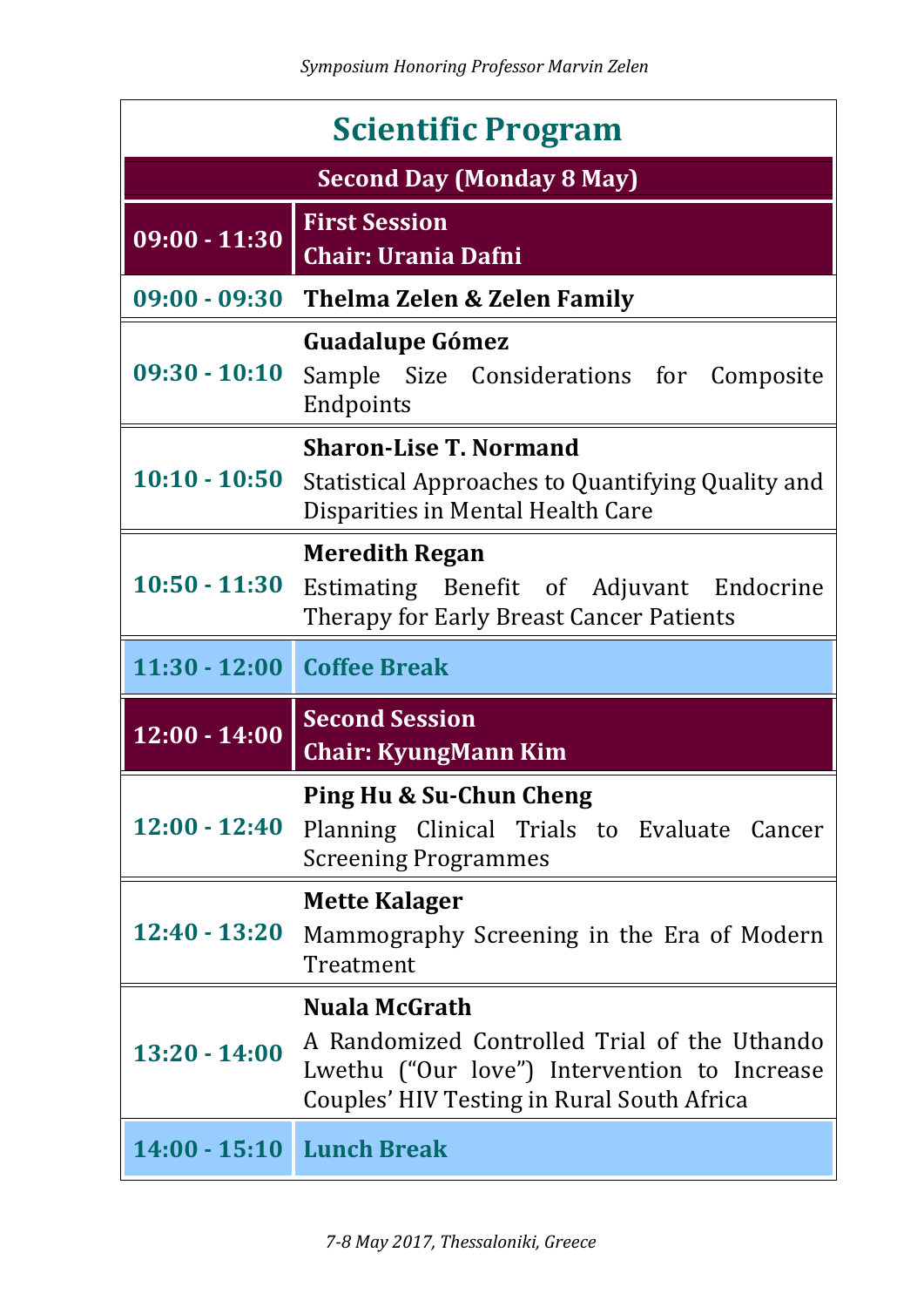| <b>Scientific Program</b>        |                                                                                                                           |  |
|----------------------------------|---------------------------------------------------------------------------------------------------------------------------|--|
| <b>Second Day (Monday 8 May)</b> |                                                                                                                           |  |
| $15:10 - 17:30$                  | <b>Third Session</b><br><b>Chair: Richard Gelber</b>                                                                      |  |
| $15:10 - 15:50$                  | <b>Cyrus Mehta</b><br>Adaptive Designs for Confirmatory Clinical<br>Trials                                                |  |
| $15:50 - 16:30$                  | <b>David Schoenfeld</b><br>The Infrequent Bayesian: Two Applications of<br><b>Bayesian Statistics to Applied Problems</b> |  |
| $16:30 - 17:10$                  | <b>Constantine Gatsonis</b><br>New Approaches for Studying the Elusive Link<br>of Tests to Patient Outcomes               |  |
| $17:10 - 17:30$                  | <b>Closing Statements</b>                                                                                                 |  |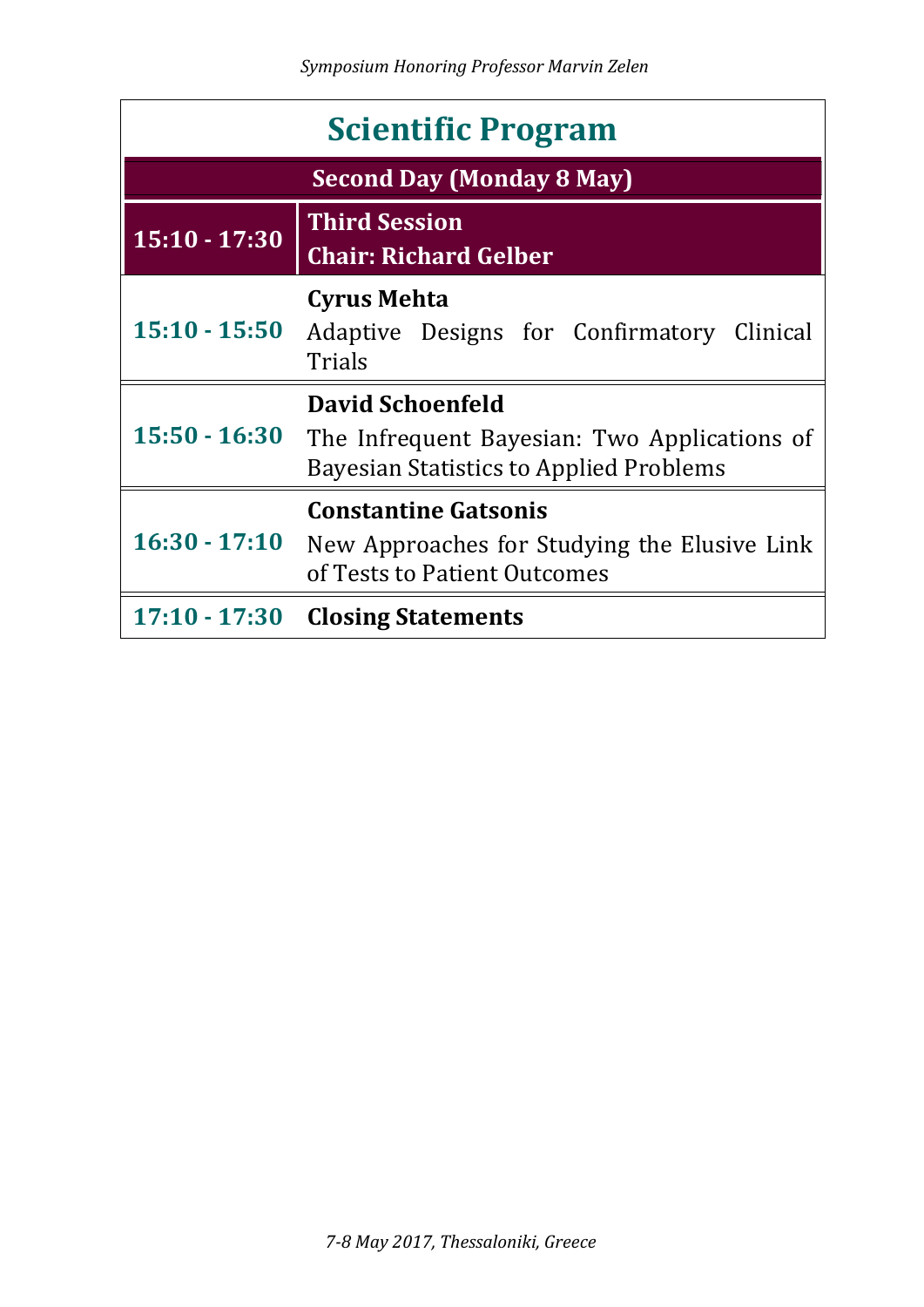# *Symposium Honoring Professor Marvin Zelen*

# *Abstracts*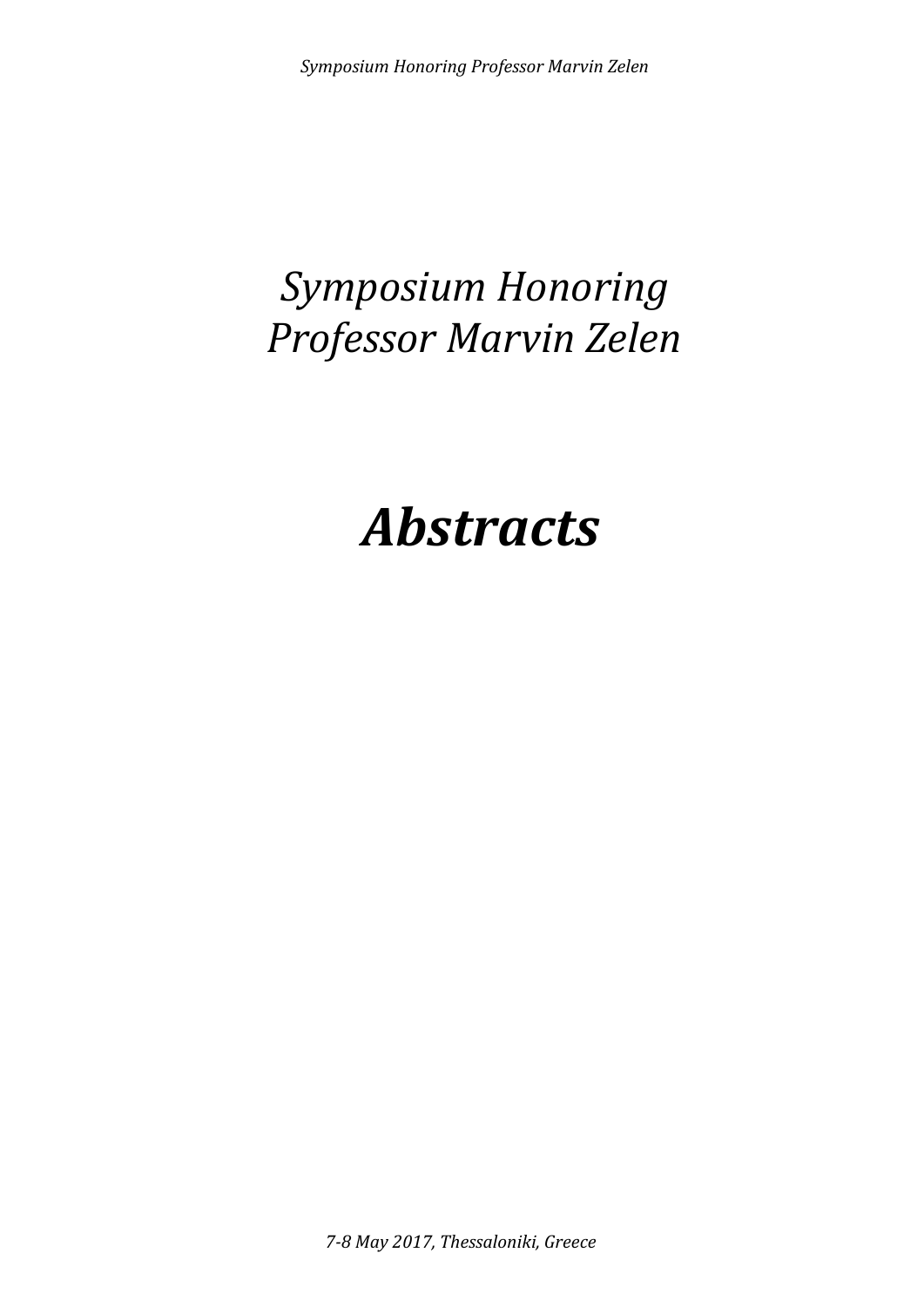### A STEPP Up for Subgroup Analysis

Richard Gelber

*Harvard Medical School, Harvard TH Chan School of Public Health, Dana-Farber Cancer Institute, Frontier Science Foundation, Boston, MA, USA*

Subgroup analyses of randomized clinical trials are problematic due to multiple testing issues, lack of power within subgroups, and multiple cut-points to define subgroups when a covariate of interest is continuous. However, avoiding subgroup analyses is a 'steep price to pay' because physician assessment of the magnitude of the treatment effect for an individual patient is critical to balance the benefits and burdens of therapy to personalize patient care. The Subpopulation Treatment Effect Pattern Plot (STEPP) method is a visual, nonparametric, exploratory approach to investigate treatment effect heterogeneity in clinical trials. STEPP will be described and applied to clinical trials where survival is the primary endpoint. Recent extensions of STEPP to analyze binomial, count, and continuous endpoints, as well as an application for meta-analysis (Meta-STEPP) will be presented. The International Breast Cancer Study Group (IBCSG), the Breast International Group (BIG), and the Aspirin/Folate Polyp Prevention Study Group provided clinical trial data for examples.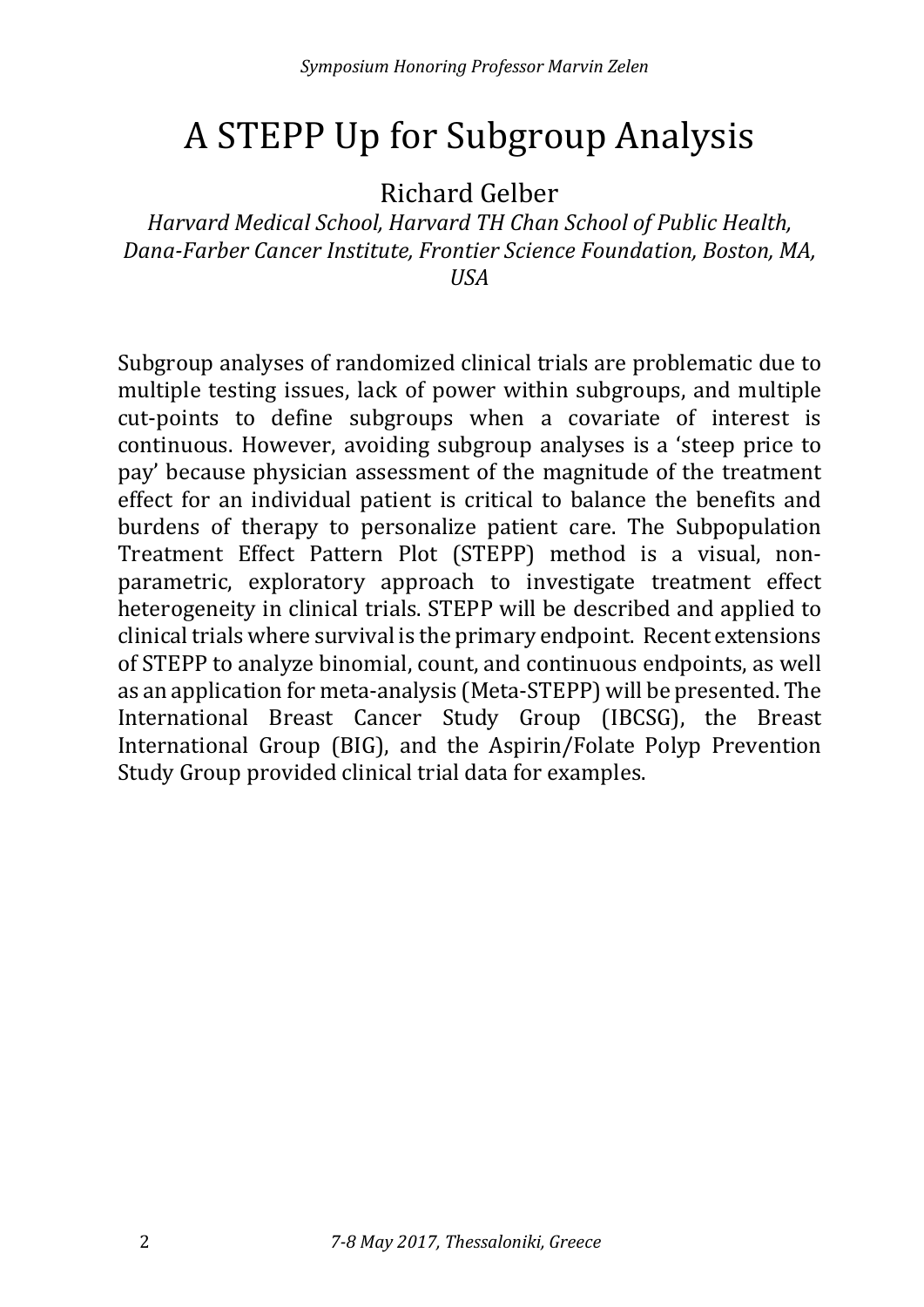### Statistical Strategies for Big Data

Louise Ryan

*School of Mathematical and Physical Sciences, University of Technology Sydney, Australia*

The statistics profession is in a period of disruptive change, heralded by explosive growth in information technology and the "big data" revolution. New specialties such as machine learning, data science and analytics seem to go from strength to strength and sometimes it seems like statistics is being discarded like one of last decade's fashion embarrassments. Visionaries like Professor Zelen of course anticipated all this years ago, but I unfortunately the profession as a whole didn't listen. In this presentation, I will offer some perspectives on the changing landscape for statistical science. I'll draw on some of my own recent projects where "statistics as usual" falls short and outline some of the areas where I think there are great opportunities for our profession to strengthen our role in the data science arena. I'll finish up with some thoughts about implications for training the next generation as well as up-skilling the current generation of statisticians. My presentation will be similar to the one I presented a few weeks ago for the Presidential Invited Address at ENAR.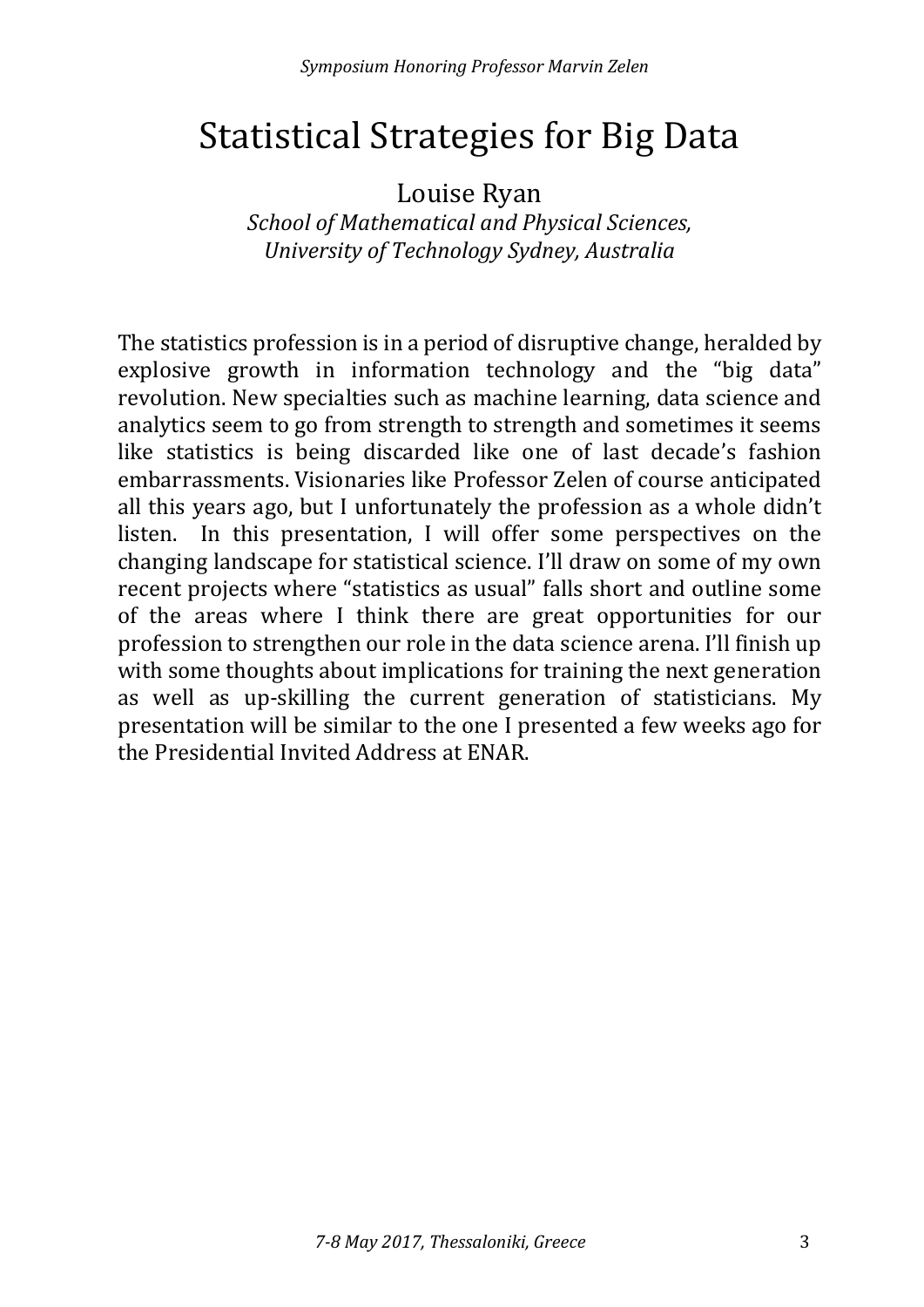# Standardization of Mortality Rates for Hospital Performance

#### Laurence Freedman<sup>1</sup>, Ronen Fluss<sup>1</sup>, Nethanel Goldschmidt<sup>2</sup> and Micha Mandel3

*1Gertner Institute for Epidemiology and Health Policy Research, Tel Hashomer, Israel <sup>2</sup> Ministry of Health, Jerusalem, Israel*

*<sup>3</sup> Hebrew University, Jerusalem, Israel*

When monitoring hospitals with regard to performance measures, it is now commonly accepted that some type of standardization be used to adjust for the distribution of profiles of patients treated at the hospital. In the epidemiologic literature two main types of standardization are described – direct and indirect. While direct standardized rates of different hospitals may be compared, the prevailing wisdom is that indirect rates are not strictly comparable. On the other hand, standard implementation of the direct method to the data of small hospitals is problematic, leading to large variances in the standardized rates. Perhaps because of this, in monitoring hospital performance indirect standardization is the more commonly used method. In this talk, we explore different methods of standardization and their advantages and disadvantages, illustrated by data on 30-day mortality after acute myocardial infarction in Israeli hospitals. The work is being carried out as part of the preparation for a new initiative of the Organisation for Economic Co-operation and Development (*OECD*) to monitor hospital performance in OECD countries.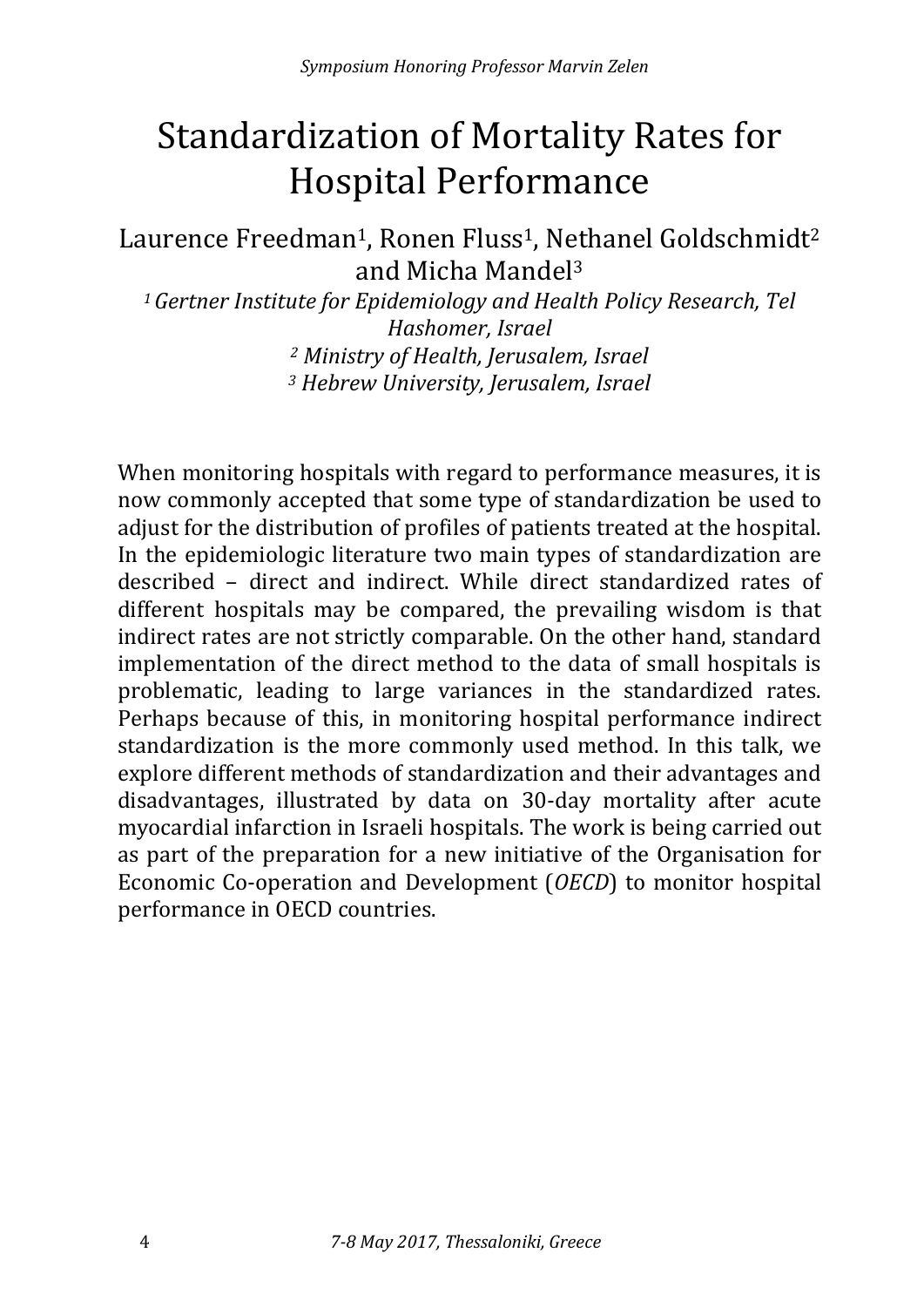# Randomized Consent Design and the Hawthorne Effect

KyungMann Kim *Department of Biostatistics & Medical Informatics, University of Wisconsin-Madison, USA*

Randomized consent design was first proposed by Zelen in 1979 as an alternative to randomized clinical trials in some settings. Proponents of this design often argue that the randomized consent design is justified because it eliminates the so-called Hawthorn effect and resentful demoralization in the control arm. Although the aim of this design was to increase recruitment by avoiding some of the problems associated with obtaining informed consent, this method is ethically controversial because consent for randomization is not sought. Besides the ethical issues of not informing patients, there are other potentially serious issues regarding the confounding and resultant bias in treatment comparison. This is particularly so in behavioral intervention trials, where investigators are often tempted to use such designs to save recruitment cost for concurrent trials that enroll the same patients. There is not only the issue of the placebo effect in such designs, but also the Hawthorn effect could muddy the comparisons. Therefore, based on a randomized consent design with control and intervention which results in three distinct groups, we show using very simple statistical contrasts why unbiased comparison is impossible due to confounding and self-selection.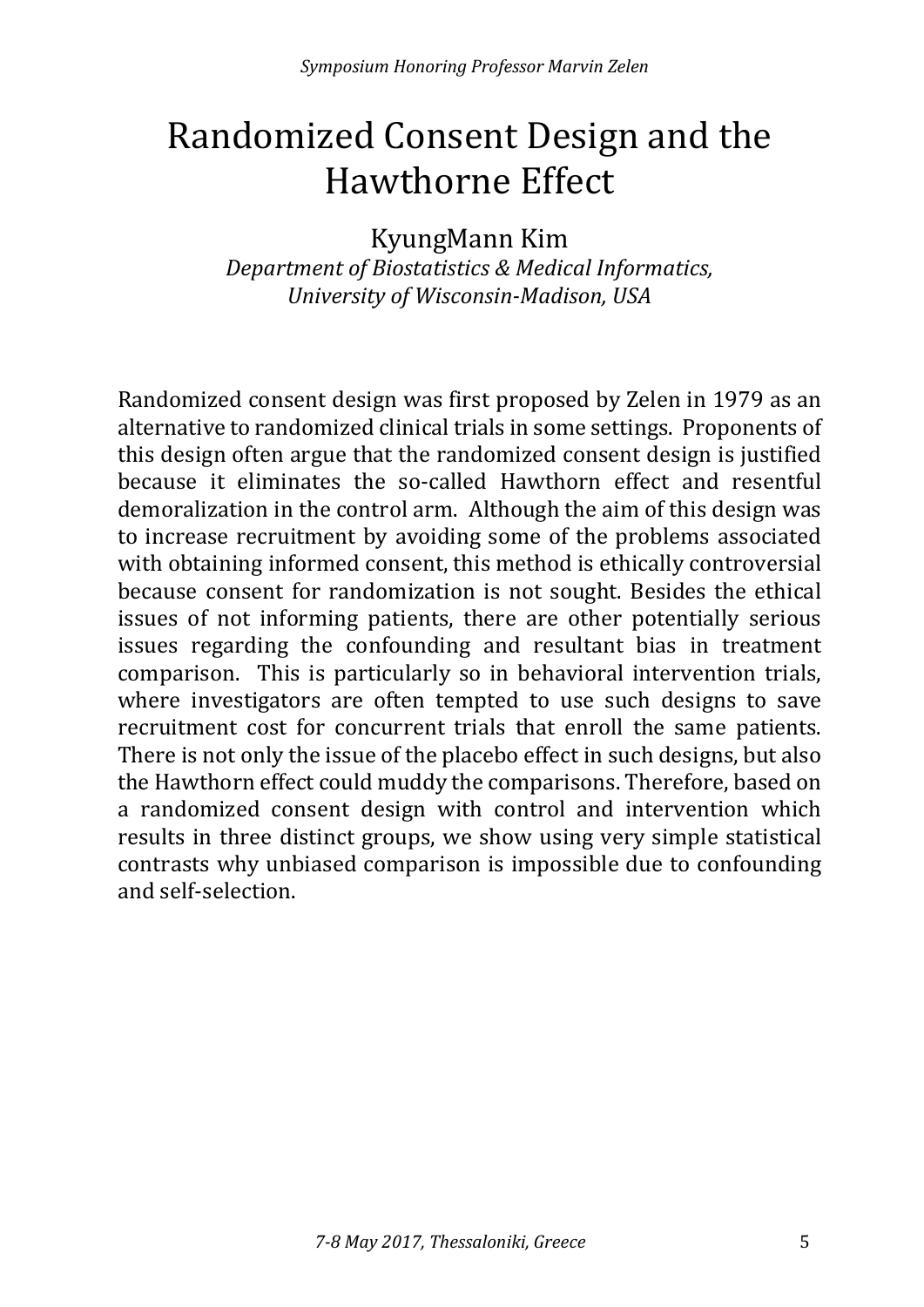### New Insights into the Effect of Covariate Measurement Error in Mixed Models

#### Victor Kipnis *Biometry, National Cancer Institute, USA*

Mixed effects models have become one of the major approaches to the analysis of longitudinal studies. Random effects in those models play a twofold role. First, they reflect heterogeneity among individual temporal (fixed) effects, and, second, they induce a correlational structure among temporal observations of the same subject. If both the exposure and outcome vary with time, it is natural to specify mixed effects model for both. If heterogeneity in temporal effects for exposure and outcome are influenced by related factors, the corresponding random effects will be correlated, inducing correlation between random effects in the outcome mixed model and the exposure. In this case, there are three different effects of the exposure on outcome, the within-subject or individual level effect, the between-subject effect, and the marginal or the population-average effect. If ignored, the estimated exposure effect will be biased for either effect. If exposure is measured with error, the naive model that is specified by using the measured exposure in place of the true one, will always have a nonzero correlation between random effects in the outcome model and measured exposure, even if this correlation was zero in the model with true exposure.

It is therefore critical to allow for the correlation between random effects and the exposure. We suggest doing so by specifying simultaneous mixed effects models for outcome and exposure with correlated random effects. The adjustment for measurement error in such simultaneous models would provide consistent estimates for all three possible exposure effects under the condition that given true within - and between - subject exposure, the corresponding decomposition of error-prone exposure is not related to the outcome. The theory is exemplified using data on physical activity as measured by accelerometer on sleep efficiency in a longitudinal study together with the results of some simulations.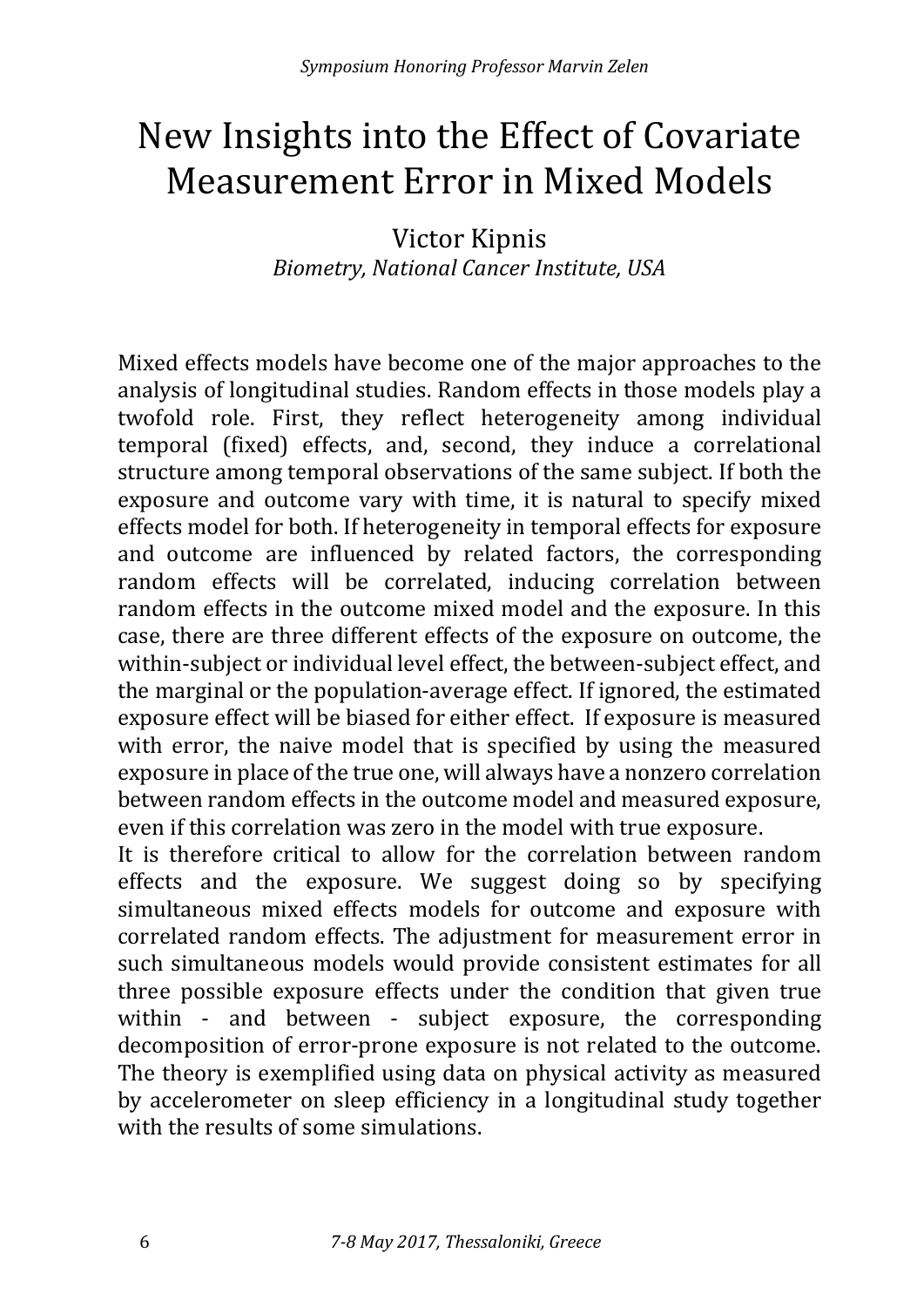# Testing for Inequality Constraints in Singular Models by Trimming or Winsorizing the Variance Matrix

Ori Davidov

*Department of Statistics, University of Haifa, Haifa, Israel* 

There are many applications in which a statistic follows, at least asymptotically, a normal distribution with a singular or nearly singular variance matrix. A classic example occurs in linear regression models under multicollinearity but there are many more such examples. There is well-developed theory for testing linear equality constraints when the alternative is two-sided and the variance matrix is either singular or non-singular. In recent years there is considerable, and growing, interest in developing methods for situations in which the estimated variance matrix is nearly singular. However, there is no corresponding methodology for addressing one-sided, i.e., constrained or ordered alternatives. We develop a unified framework for analyzing such problems. Our approach may be viewed as the trimming or winsorizing of the eigenvalues of the corresponding variance matrix. The proposed methodology is applicable to a wide range of scientific problems and to a variety of statistical models in which inequality constraints arise. We illustrate the methodology using data from a gene expression microarray experiment obtained from the NIEHS' Fibroid Growth Study.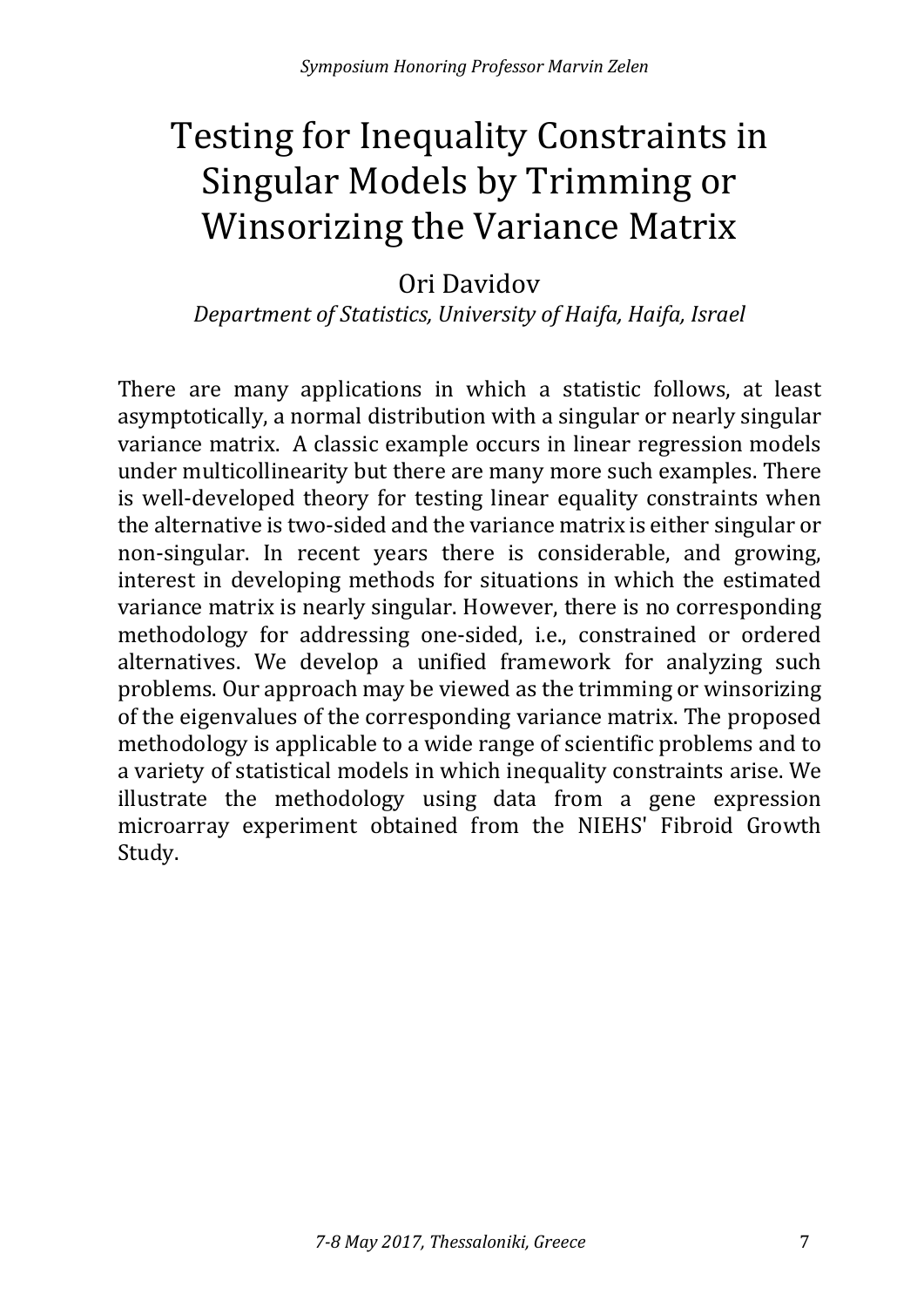# Sample Size Considerations for Composite Endpoints

Guadalupe Gómez *Universitat Politècnica de Catalunya, Spain*

Randomized clinical trials (RCT) provide compelling evidence that a study treatment causes an effect on human health. A primary endpoint (PE) ought to be chosen to confirm the effectiveness of the treatment and it is the basis for computing the number of subjects needed in the RCT. Often a Composite Endpoint (CE), E\*, based on a combination of individual endpoints, E1, E2, is chosen as a PE. As a tool for a more informed decision between using the CE as PE or one of the components or the CE, Gómez and Lagakos (Statistics in Medicine, 2013) proposed the ARE method for time-to-event endpoints and Bofill and Gómez (submitted) extended the method to binary endpoints. The ARE method uses the asymptotic relative efficiency (ARE) between two possible tests to compare the effect of a treatment: one test based on a single endpoint and the other based on the CE. At the design stage of a RCT and in a setup where two candidate endpoints E1 and E2 or their composition E\* are potential PE, the computation of the sample size for each endpoint is needed. Computation of the sample size for individual outcomes has been widely studied and different versions are routinely used. Computation of the sample size for composite endpoints taking into account the joint behavior between E1 and E2 are rarely provided. We will present formulations for the required sample size to detect a given treatment effect in the primary endpoint when is defined as the composite endpoint E\*, for a given significance level and power, in a variety of scenarios and for both binary and time-to-event endpoints. In both cases marginal prevalences and marginal treatment effects are assumed, the latter given either by constant hazard ratios for times to E1 and E2 or by odds ratio for the occurrence of E1 and E2. Difficulties due to the non constant hazard ratio or to the complex expression of the odds ratio of the composite endpoint will be discussed.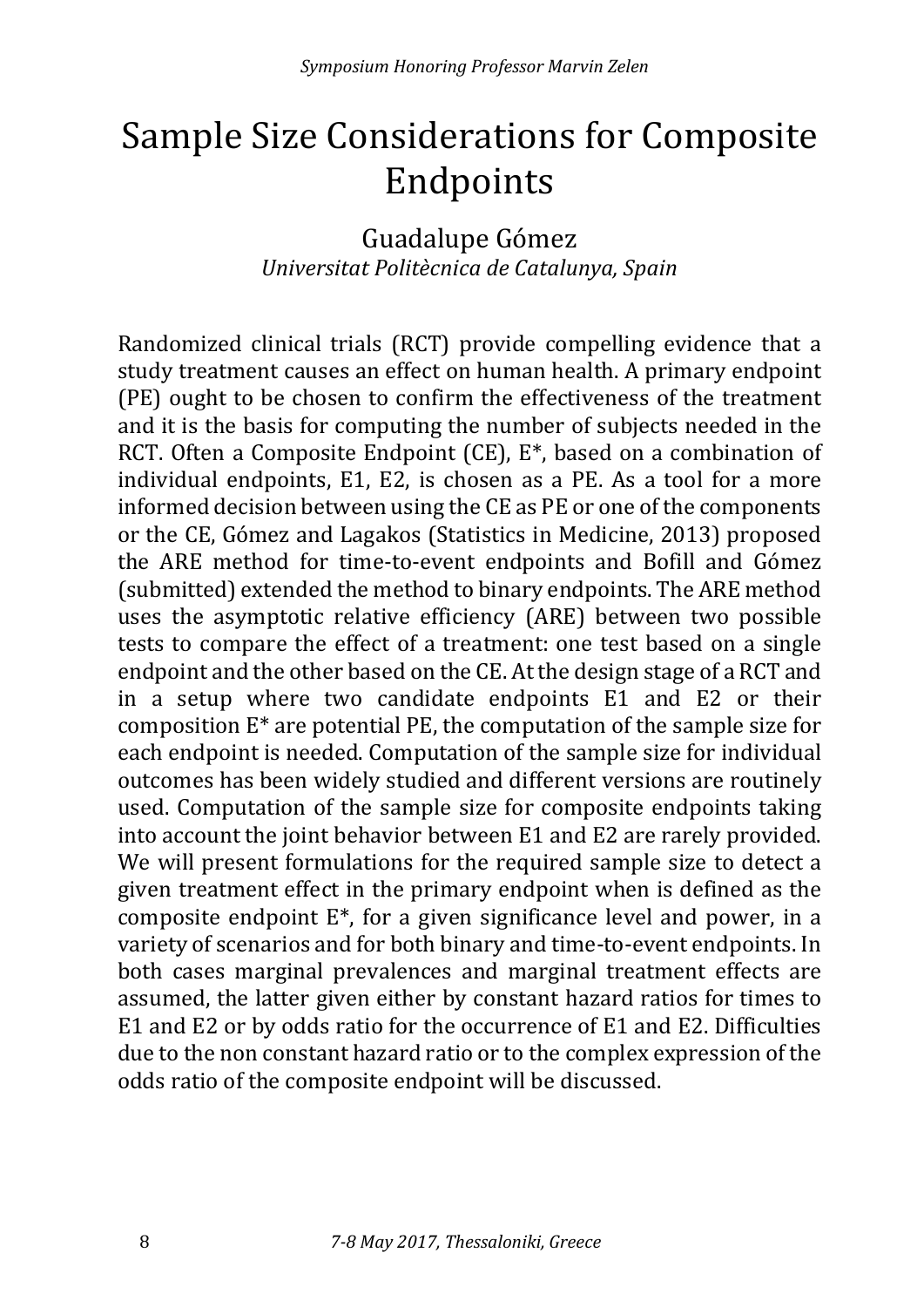# Statistical Approaches to Quantifying Quality and Disparities in Mental Health Care

Sharon-Lise T. Normand

*Department of Health Care Policy, Harvard Medical School Department of Biostatistics, Harvard T.H. Chan School of Public Health, USA*

The last two decades have been characterized by an increasing focus on healthcare provider performance measures, most often utilizing multiple binary response outcomes. In this problem, data arise from multiple clusters where (a) outcomes within clusters are more similar than outcomes between clusters; (b) within-cluster covariates vary across clusters; (c) clusters are observed repeatedly over time; and (d) multiple binary measures are observed for each unit within the cluster. In this talk, we describe methods to determine whether quality of care in schizophrenia care varies by race/ethnicity and over time; and (b) whether these patterns differ across counties within states using Medicaid claims data from California, Florida, New York, and North Carolina during 2002–2008. Random effects approaches for handling within-county correlation and item response theory models for handling multiple binary outcomes per beneficiary are used to determine if where you live matters.

*Thanks: Marcela Horvitz-Lennon (Rand Corporation), Rita Volya (Harvard Medical School), Rachel Garfield (Kaiser Family Foundation), Julie Donohue and Judith Lave (University of Pittsburgh Graduate School of Public Health).* 

*This research was supported by R01MH087488 from the National Institute of Mental Health.*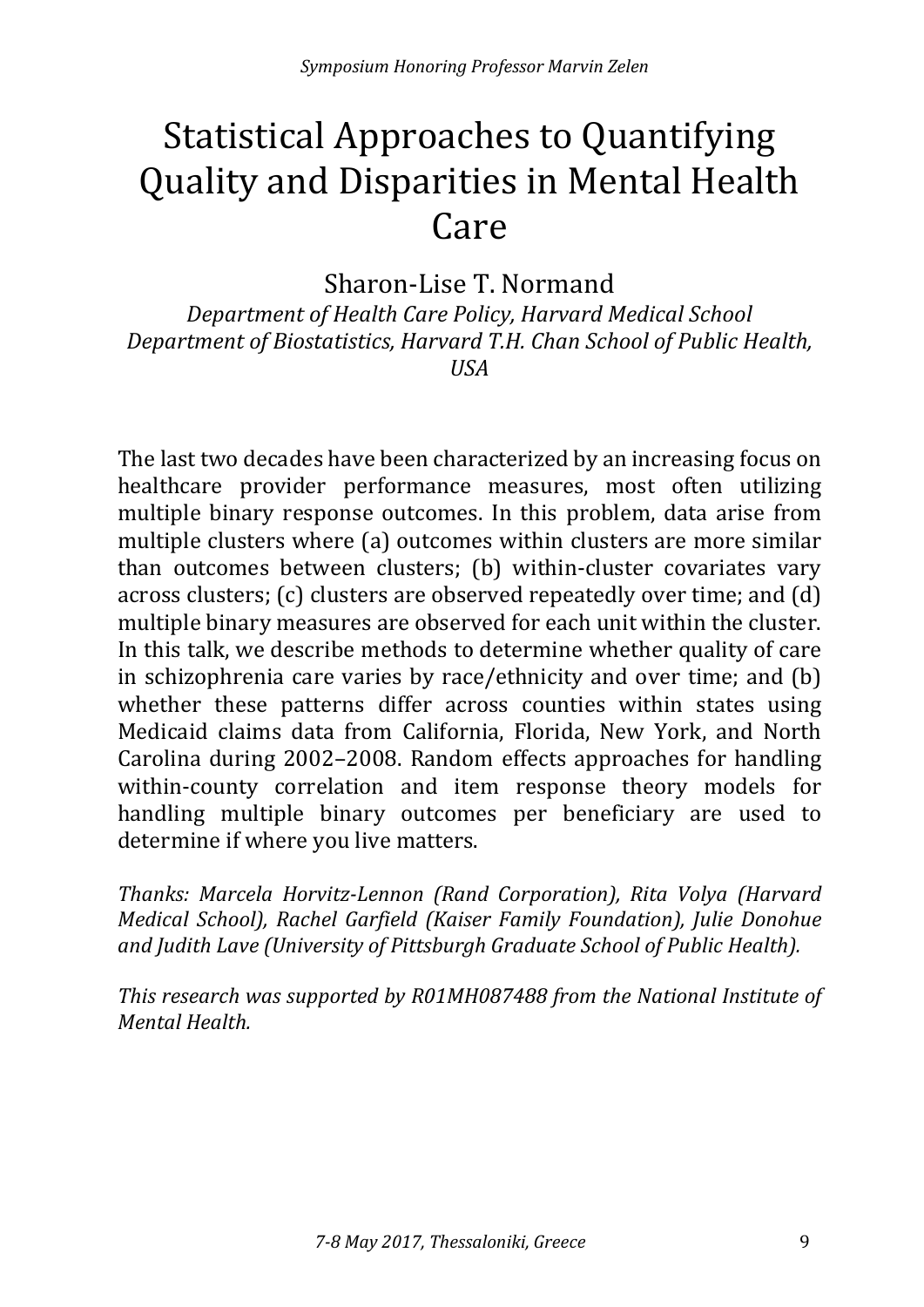# Estimating Benefit of Adjuvant Endocrine Therapy for Early Breast Cancer Patients

Meredith Regan

*Dana-Farber Cancer Institute, Harvard Medical School, Boston, MA, USA*

Adjuvant endocrine therapy is a mainstay of treatment for patients with<br>endocrine-responsive early breast cancer. Ouestions remain endocrine-responsive early breast cancer. concerning which patients should receive what type of endocrine therapy and for how long. Several factors have been considered as potential indicators to predict benefit of endocrine therapy, including patient factors, clinico-pathological factors and multigene assays. To date, the risk of recurrence is the primary consideration for breast cancer adjuvant therapy recommendations. Three International Breast Cancer Study Group (IBCSG)-led phase III trials of adjuvant endocrine therapies – BIG 1-98 for postmenopausal women, and SOFT and TEXT for premenopausal women – provide the opportunity to estimate outcomes according to risk of recurrence and shed light on who should receive which type of adjuvant endocrine therapy and for how long.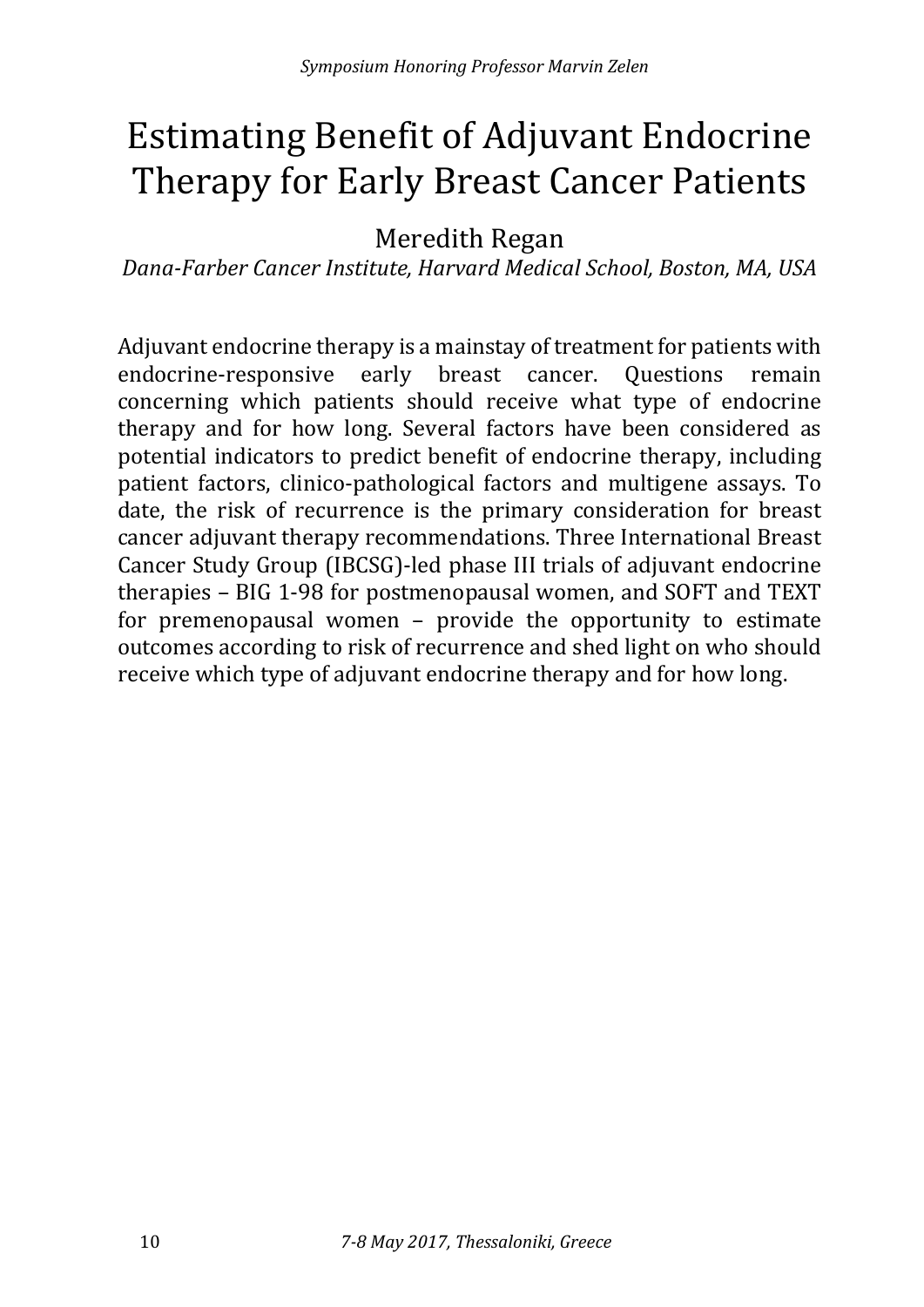### Planning Clinical Trials to Evaluate Cancer Screening Programmes: Dedication to the memory of Professor Marvin Zelen

#### Ping Hu

#### *Biometry Research Group, National Cancer Institute, USA*

This presentation provides a brief overview of the concepts and statistical models for planning clinical trials to evaluate cancer screening programmes. The aims of this presentation are: i) to propose a new method to estimate the forward recurrent time in planning clinical trials, and ii) to show how the estimated parameters can be applied to plan future screening trials. Prof. Marvin Zelen was one of the first who developed statistical theories to serve as a basis for the design of clinical screening trials. Zelen's 1993 Biometrika paper and his two subsequent articles co-authored with his students are discussed. Prevalence, incidence, mean sojourn time, and mean forwarded recurrence time are estimated by the proposed methods. Applications are made to recent screening trials for the early detection of lung cancer. The US National Lung Screening Trial (NLST) data set is used for illustration.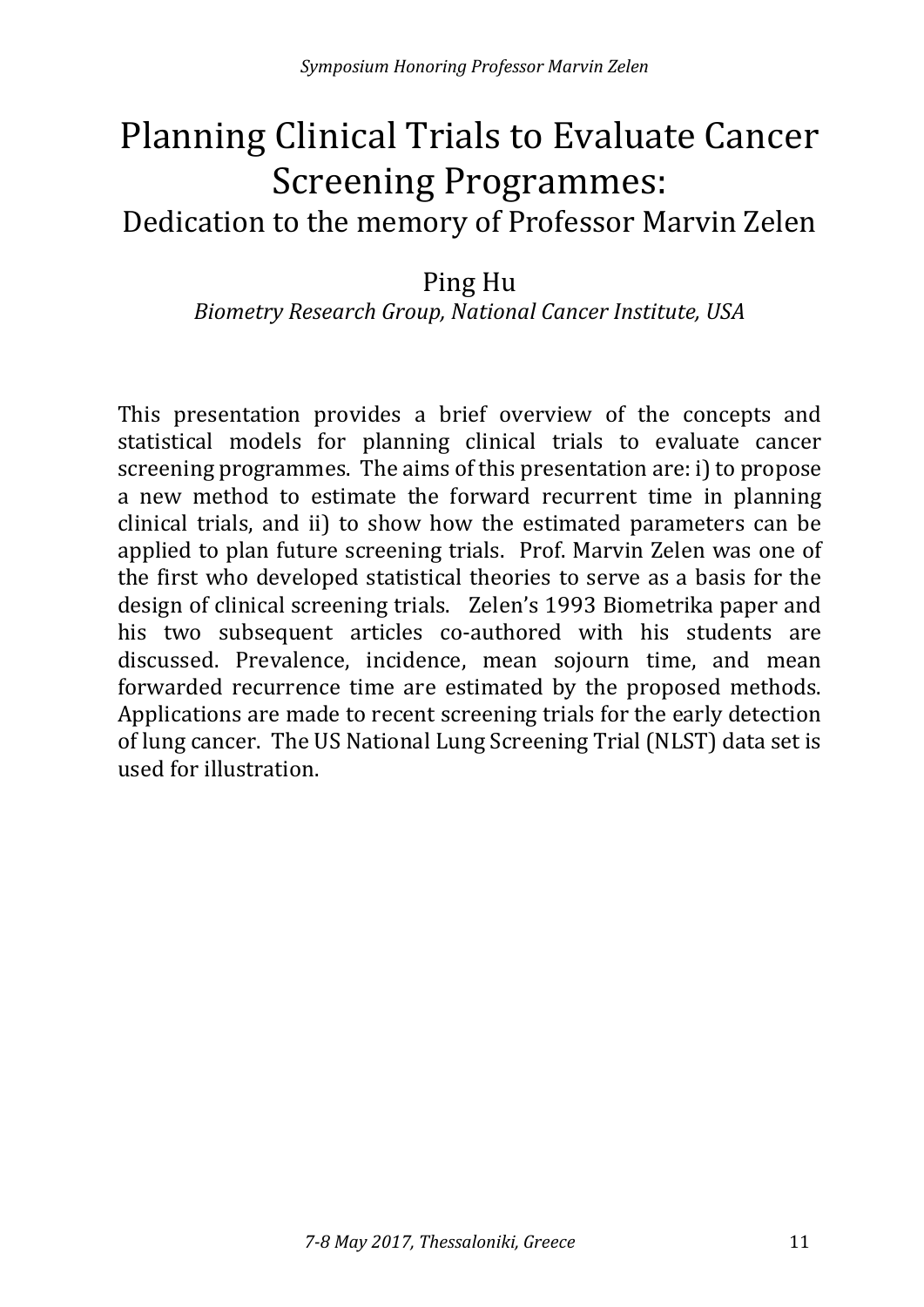# A Randomized Controlled Trial of the Uthando Lwethu ("Our love") Intervention to Increase Couples' HIV Testing in Rural South Africa

#### Nuala McGrath *University of Southampton, UK*

Background: Couples-based HIV testing and counseling (CHTC) is an effective strategy for reducing sexual transmission between partners. However, uptake of the service has been low. We tested the efficacy of a couples-based intervention to increase participation in CHTC in a high HIVprevalence setting. Methods: We randomized 332 couples (664 individuals) from a rural community in KwaZulu-Natal South Africa for a randomized controlled trial of a couples-based behavioral intervention comprising either six sessions (two group sessions/four couple counseling sessions) (n=168 couples) vs one group session (n=164 couples). The intervention explored barriers to HIV testing and promoted improved communication skills and relationship dynamics. The primary outcomes were participation in CHTC and number of reported unprotected sex acts in the last 90 days with primary partner. Couples were ineligible if they had mutually disclosed their HIV status or previously participated in CHTC. Results: 22 couples (6%) were lost-to-follow-up before 9 months, with no difference by group, p=0.36. Using intent-to-treat analysis, at 9-month follow-up, a higher proportion of intervention couples had participated in CHTC than control couples (42% and 12% respectively; p<0.001), with a shorter time to CHTC than control group couples who participated in CHTC (Logrank p<0.0001). For sexual behavior, a negative binomial regression model accounting for couple clustering found no significant group-by-time interaction in the proportion of unprotected sex acts (p=0.08). Conclusion: This is the first intervention that targeted increasing participation in CHTC. Results suggest that addressing relationship factors among African heterosexual couples can improve uptake of CHTC. Our intervention reached a high number of couples that were unaware of their joint HIV status at baseline. Further, results show that it is possible to promote engagement in CHTC-- which is an effective strategy that accomplishes HIV testing, mutual disclosure and can facilitate entrée into treatment for HIV-positive individuals in high prevalence settings.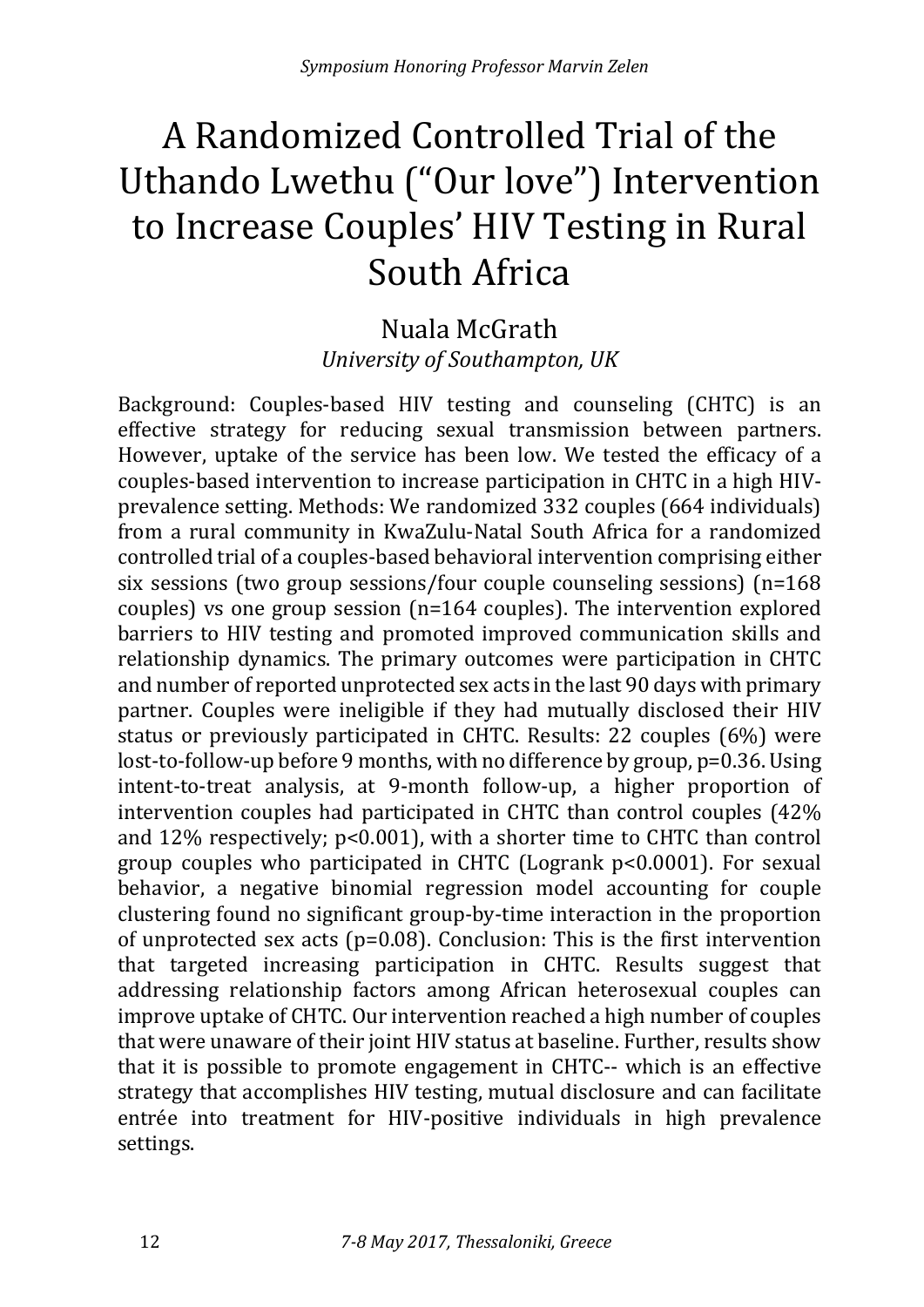# Adaptive Designs for Confirmatory Clinical Trials

Cyrus Mehta *Cytel Inc, USA*

Adaptive designs have been proposed as a means to increase the efficiency of randomized clinical trials, potentially benefiting trial participants and future patients while reducing costs and enhancing the likelihood of finding a true benefit, if one exists of the therapy being studied. These designs can modify the future course of an on-going trial, by applying prospectively specified decision rules to the unblinded interim data, without undermining the validity of the final analysis. Typical design changes implemented in a confirmatory setting are sample size re-assessment, dropping of non-performing treatment arms in a multi-arm study, and changes in the inclusion/exclusion criteria with special reference to biomarker based population enrichment. An example of each such design type will be presented, drawn from our consulting experience at Cytel. Type-1 error control, operational and regulatory considerations will be discussed.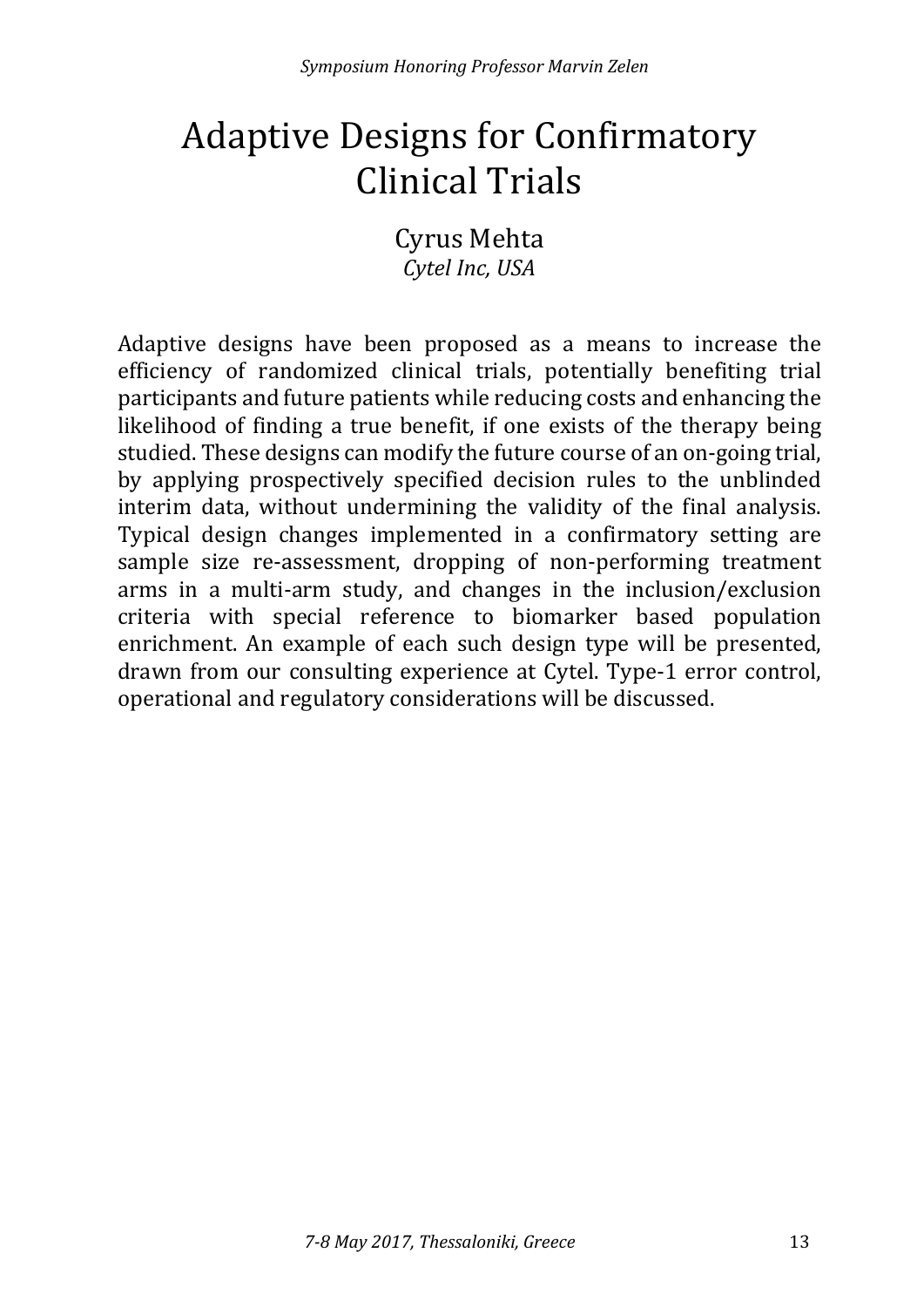# The Infrequent Bayesian: Two Applications of Bayesian Statistics to Applied Problems

David Schoenfeld *Department of Biostatistics, Harvard T.H. Chan School of Public Health, USA*

Frequentist statistical inference is the stock in trade of a practicing biostatistician but sometimes Bayesian reasoning allow us to understand a problem more deeply. I will focus on two specific applications of Bayesian reasoning which can give insight in the design and analysis of clinical trials. The first is that it provides a way of quantifying the uncertainty of our knowledge due to the limitations in the amount of data we have analyzed. The second is that it provides a way of incorporating our prior beliefs in our understanding of the data we are analyzing. An example of the first type of reasoning is in study design in ALS. ALS investigators would like to conduct single arm phase II trials on new drugs and compare them to the placebo arms of previous clinical trials. Using a database with data from placebo groups for many trials one can calculate the predictive distribution of the results of a new placebo group and use it to calculate the criteria for what would be a significant effect, as well as the sample size to detect this effect. Surprisingly, unless the hypothesized treatment difference was very large, a historically controlled trial will require more patients than a randomized trial! Thus, historically controlled trials should be reserved for situations where the treatment effect was large enough to be easily appreciated. An example of the second type of reasoning concerns whether a cancer therapy that improves tumor free survival also improves overall survival. Many cancer trials don't have enough data on overall survival because of the decision to stop the trial when it is positive in terms of time to tumor progression. Cancer trialists do this when they believe that the treatment will not have a large effect on time from progression to death. Our approach is to develop a joint model of time to tumor progression and time from tumor progression to death. Then Bayesian estimates of the effect of treatment on overall survival can be calculated as a function how strongly the trialist believes that the treatment effect on the time from progression to death is small. These examples show some of the potentials of Bayesian reasoning in biostatistics and suggest that biostatisticians should teach Bayesian statistics to other health care professionals whenever we have the opportunity.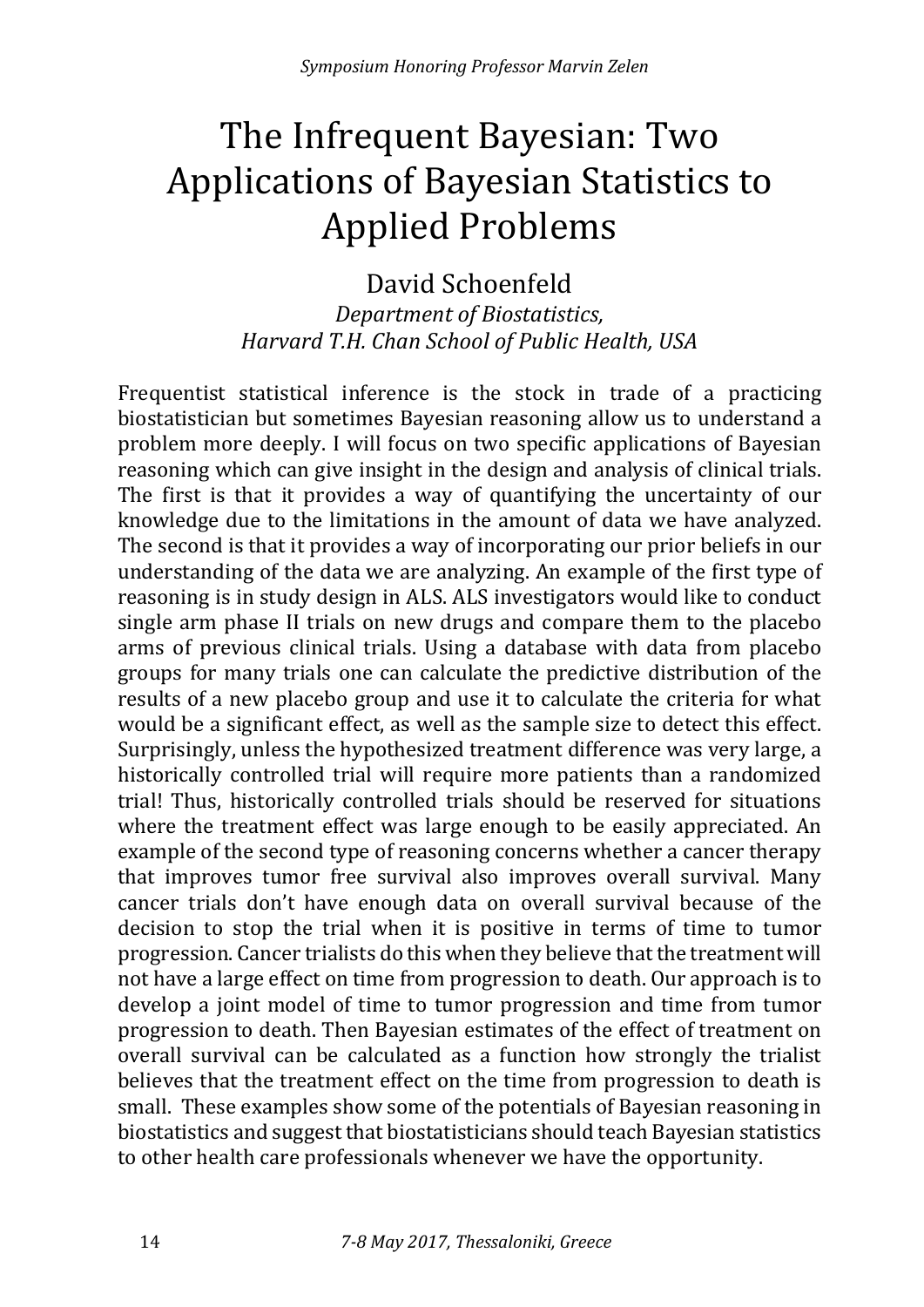### New Approaches for Studying the Elusive Link of Tests to Patient Outcomes

Constantine Gatsonis

*Department of Biostatistics and Center for Statistical Sciences, Brown University School of Public Health, USA*

The question of evaluating the effect of a medical test on subsequent patient outcomes has proved to be particularly challenging. Insofar as a test provides information, which is subsequently incorporated into further diagnostic and therapeutic decision making, its impact is strongly affected by the intervening decisions about medical care. In this presentation, we will focus on recent approaches to the study of the impact of tests, which include the analysis of data from large secondary databases and registries and data from randomized studies with adjustments for confounding.